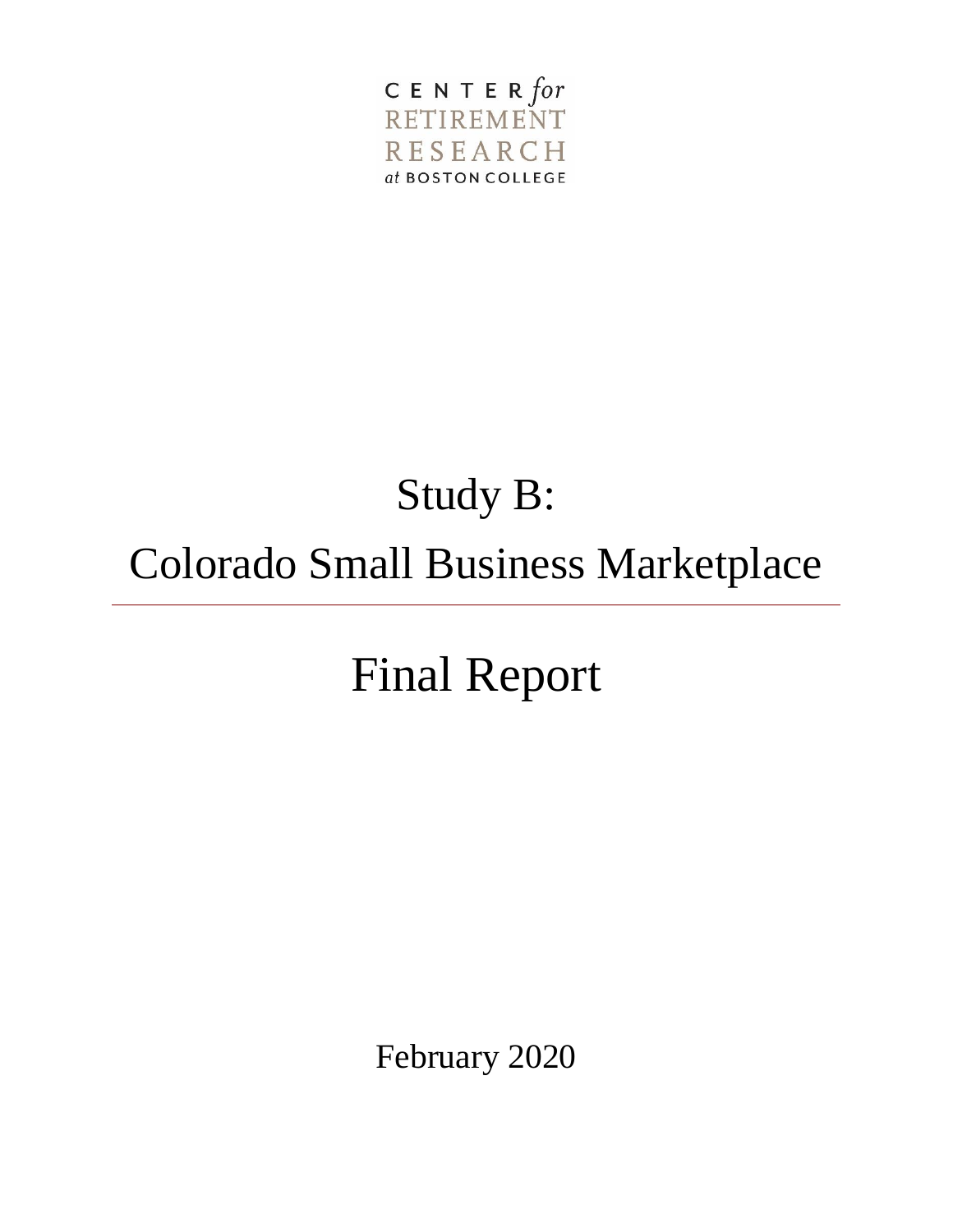#### **Introduction**

Very few workers save for retirement outside of employer-sponsored plans.<sup>1</sup> Yet, in Colorado, over 900,000 workers are with an employer that does not offer a plan. To address this coverage gap, the State of Colorado is considering the introduction of a Small Business Marketplace. The marketplace would provide employers with fewer than 100 employees access to low-cost retirement plans through an online portal. The notion is that by reducing the cost of offering a retirement plan, more employers will provide coverage. The key question is how many employers would voluntarily participate.

At present, only one state (Washington) has introduced a retirement marketplace, and the program has been in operation for just over a year. Preliminary outcomes from Washington indicate that firms currently enrolled account for less than 1 percent of eligible employees. Moreover, despite other voluntary programs implemented at the state and federal level to help address the coverage problem, the percentage of employers offering a retirement plan nationwide has not budged over the past 40 years. These results suggest that few employers are likely to participate in the absence of an employer mandate.

The discussion proceeds as follows. The first section provides a market analysis of the employers eligible to participate in a potential Colorado Small Business Marketplace and their employees. The second section discusses the potential response of employers based on outcomes from four case studies on voluntary retirement programs to date. The report concludes that while many Colorado workers need additional savings for retirement security, a marketplace approach is unlikely to gain a level of employer participation that is required to achieve that goal.

#### **Market Analysis**

This market analysis provides an overview of employers eligible to participate in a potential Colorado Small Business Marketplace and their employees. The first section describes the number and characteristics of the target employee population. The second section evaluates the characteristics of the target employer market.

 $<sup>1</sup>$  Although IRAs are available to employees without coverage through their jobs, few workers use these vehicles to</sup> actively save. Instead, IRAs tend to be the eventual landing spot for money saved through employer-sponsored 401(k)s. See Chen and Munnell (2017).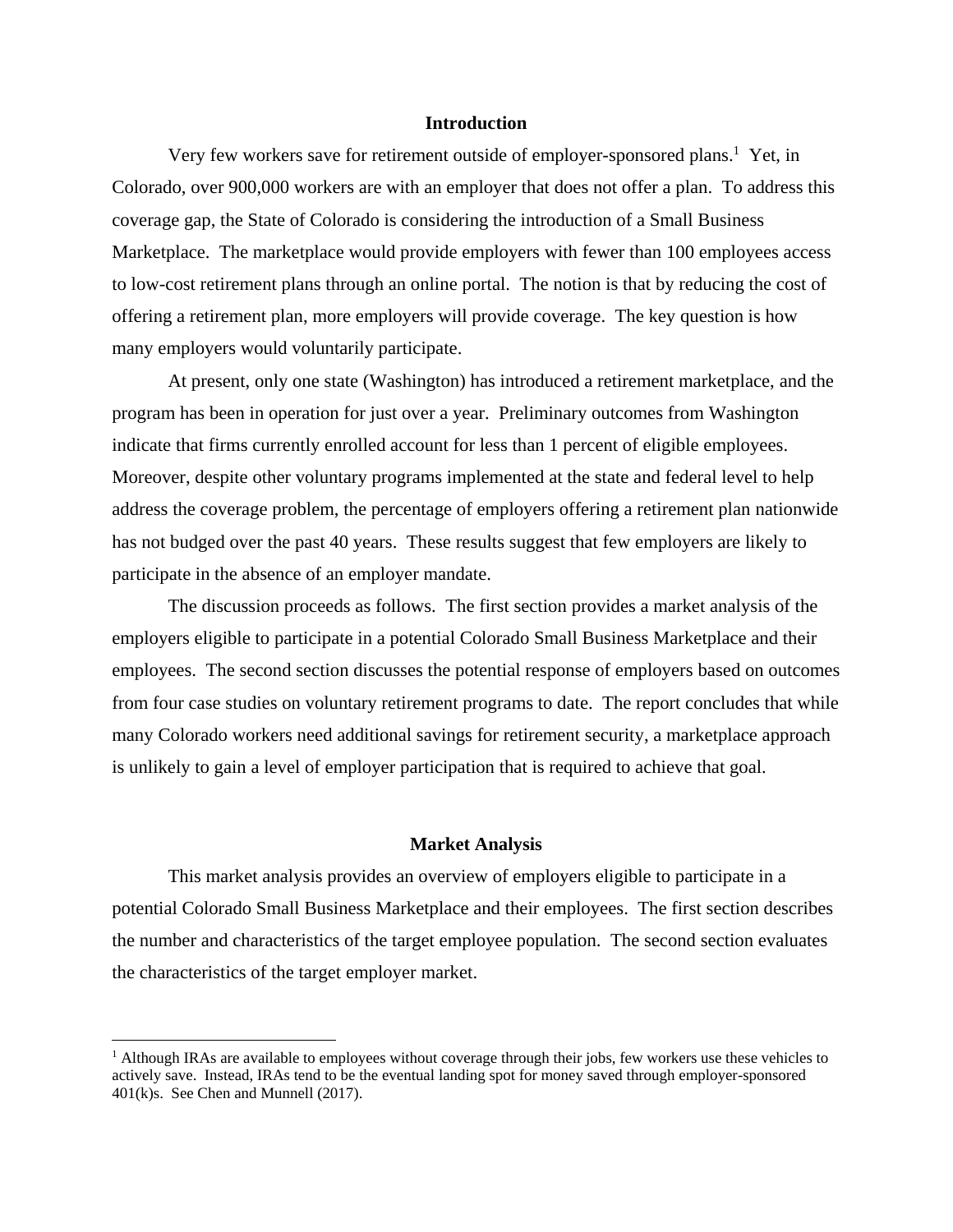#### **Employees**

A Colorado Small Business Marketplace would target small employers, defined as those with fewer than 100 employees. Estimates show that approximately 430,000 employees work at small firms that do not offer a retirement plan (see Figure 1). An additional 150,000 selfemployed workers (including "1099" contract workers) could also choose to participate in the program because – unlike auto-IRA plans – a marketplace does not rely on any form of automatic payroll deduction. And 270,000 employees not included in their plan at work could theoretically also sign up individually. However, because a Small Business Marketplace focuses on employers, the program primarily targets the 434,000 non-self-employed workers. The following discusses how covered and uncovered workers differ across a number of dimensions and then examines the differences between uncovered workers in small and large firms.





*Sources*: CRR calculations from U.S. Census Bureau, *Current Employment Statistics* (2019); *Current Population Survey* (2014, 2018); and *Business Dynamics Statistics* (2016).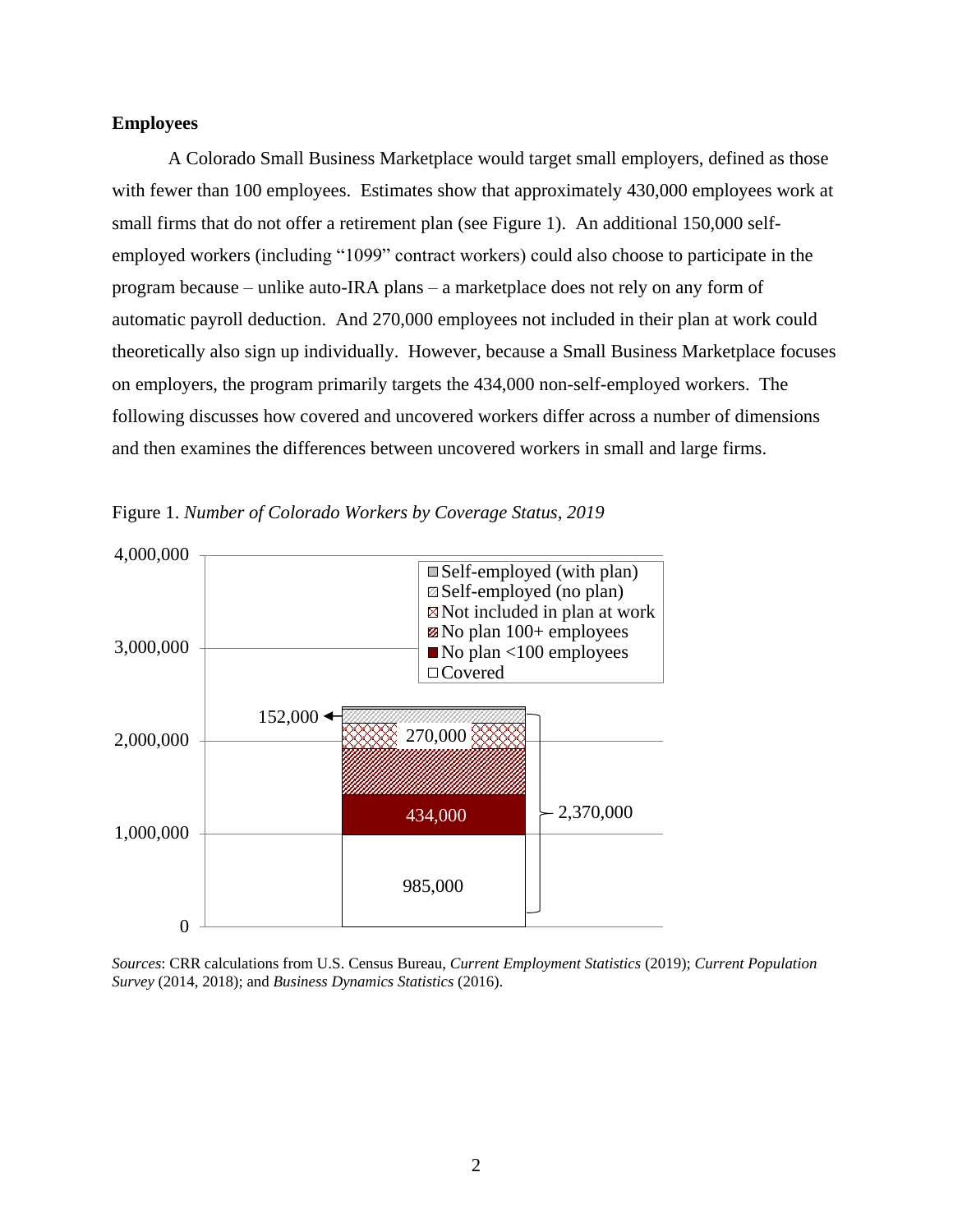# *Demographic Characteristics of Covered and Uncovered Workers*

Employees without a plan at work are different from covered workers in many ways. Table 1 shows how these two groups compare. The uncovered workers are disproportionately less educated, young, Hispanic, and foreign-born.

| Characteristic        | No plan at work |                | With plan |                |
|-----------------------|-----------------|----------------|-----------|----------------|
|                       | Number          | Share          | Number    | Share          |
| Gender                |                 |                |           |                |
| Male                  | 510,391         | 54%            | 538,549   | 55%            |
| Female                | 429,007         | 46             | 446,147   | 45             |
| Age                   |                 |                |           |                |
| Under 18              | 16,017          | $\overline{2}$ | 4,693     | 0.5            |
| 18-24                 | 133,849         | 14             | 46,786    | 5              |
| $25 - 54$             | 643,313         | 68             | 700,373   | 71             |
| 55-64                 | 115,094         | 12             | 190,415   | 19             |
| $65+$                 | 31,127          | 3              | 42,429    | $\overline{4}$ |
| Race                  |                 |                |           |                |
| White                 | 611,331         | 65             | 739,712   | 75             |
| <b>Black</b>          | 39,220          | $\overline{4}$ | 37,415    | 4              |
| Asian                 | 30,410          | 3              | 38,097    | 4              |
| Hispanic              | 240,828         | 26             | 152,823   | 16             |
| Other                 | 17,610          | $\overline{2}$ | 16,649    | $\overline{2}$ |
| Nativity              |                 |                |           |                |
| Native                | 765,877         | 82             | 878,445   | 89             |
| Foreign-born          | 173,522         | 18             | 106,251   | 11             |
| Education             |                 |                |           |                |
| Less than high school | 111,764         | 12             | 14,245    | $\mathbf{1}$   |
| High school only      | 191,922         | 20             | 156,694   | 16             |
| Some college          | 263,097         | 28             | 268,525   | 27             |
| Bachelor's or more    | 372,616         | 40             | 545,232   | 55             |
| Total                 | 939,398         | 100%           | 984,696   | 100%           |

Table 1. *Key Demographics of Colorado Workers by Coverage Status, 2019*

Note: The 939,398 reflects all employees without a plan at work, regardless of firm size or age. *Sources:* CRR calculations from *Current Employment Statistics* (2019); and *Current Population Survey* (2014, 2018).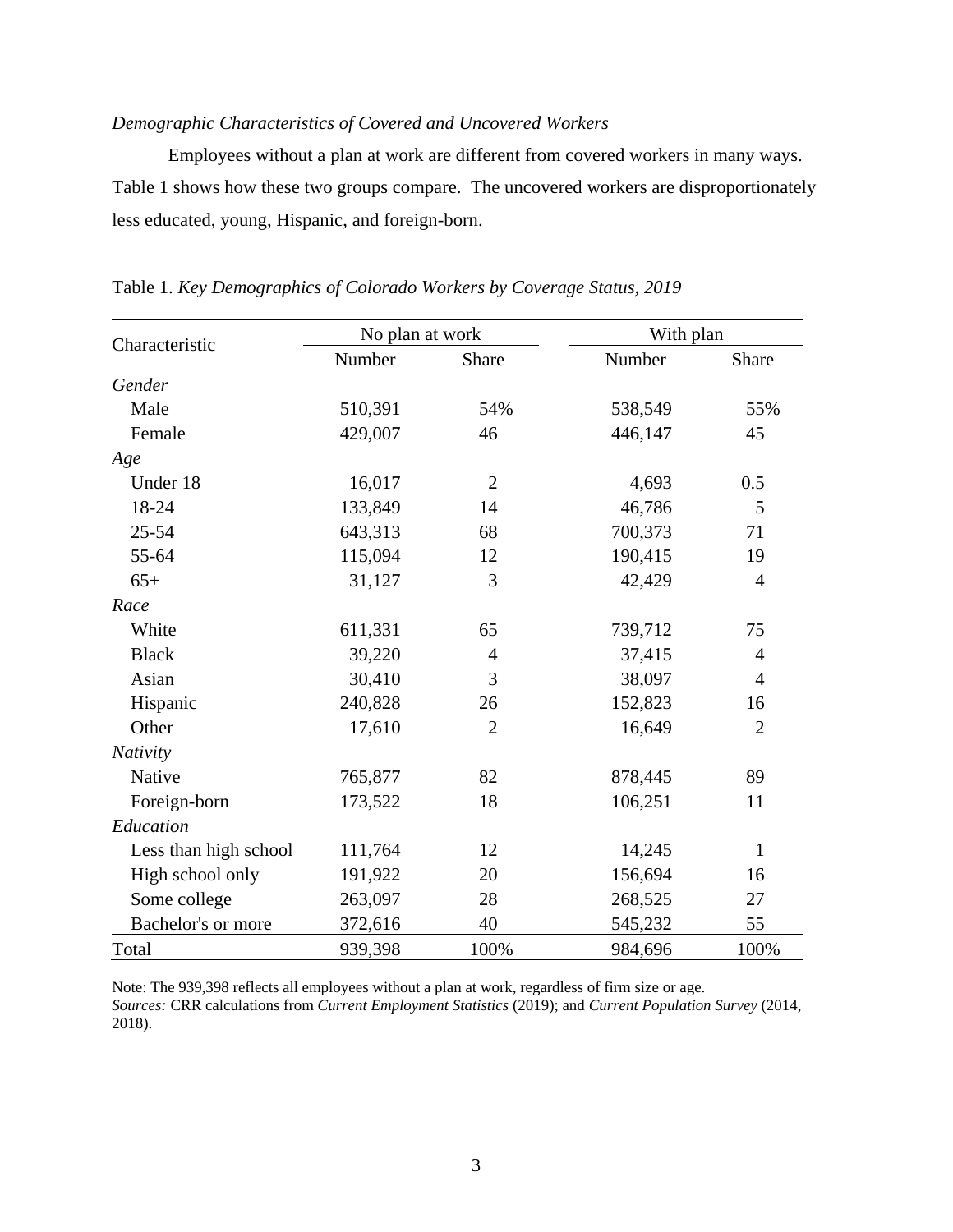#### *Employer Size, Industry, and Wages of Covered and Uncovered Workers*

Figure 2 shows the distribution of Colorado workers with and without a plan at work by employer size. Employees with a plan at work are largely concentrated in firms with 100 employees or more, meaning that those without a plan are predominantly employed by small firms.



Figure 2. *Colorado Employees by Firm Size and Coverage Status, 2016*

Note: Category with fewer than five employees excludes proprietors, partnerships, and independent contractors. *Sources*: CRR calculations from U.S. Census Bureau, *Statistics of U.S. Businesses* (2016); U.S. Census Bureau, *Business Dynamics Statistics* (2016); and U.S. Bureau of Labor Statistics, *National Compensation Survey* (2017).

In terms of industry, Colorado employees without a plan at work are more likely to be employed in non-professional services, construction, and raw materials industries (see Figure 3).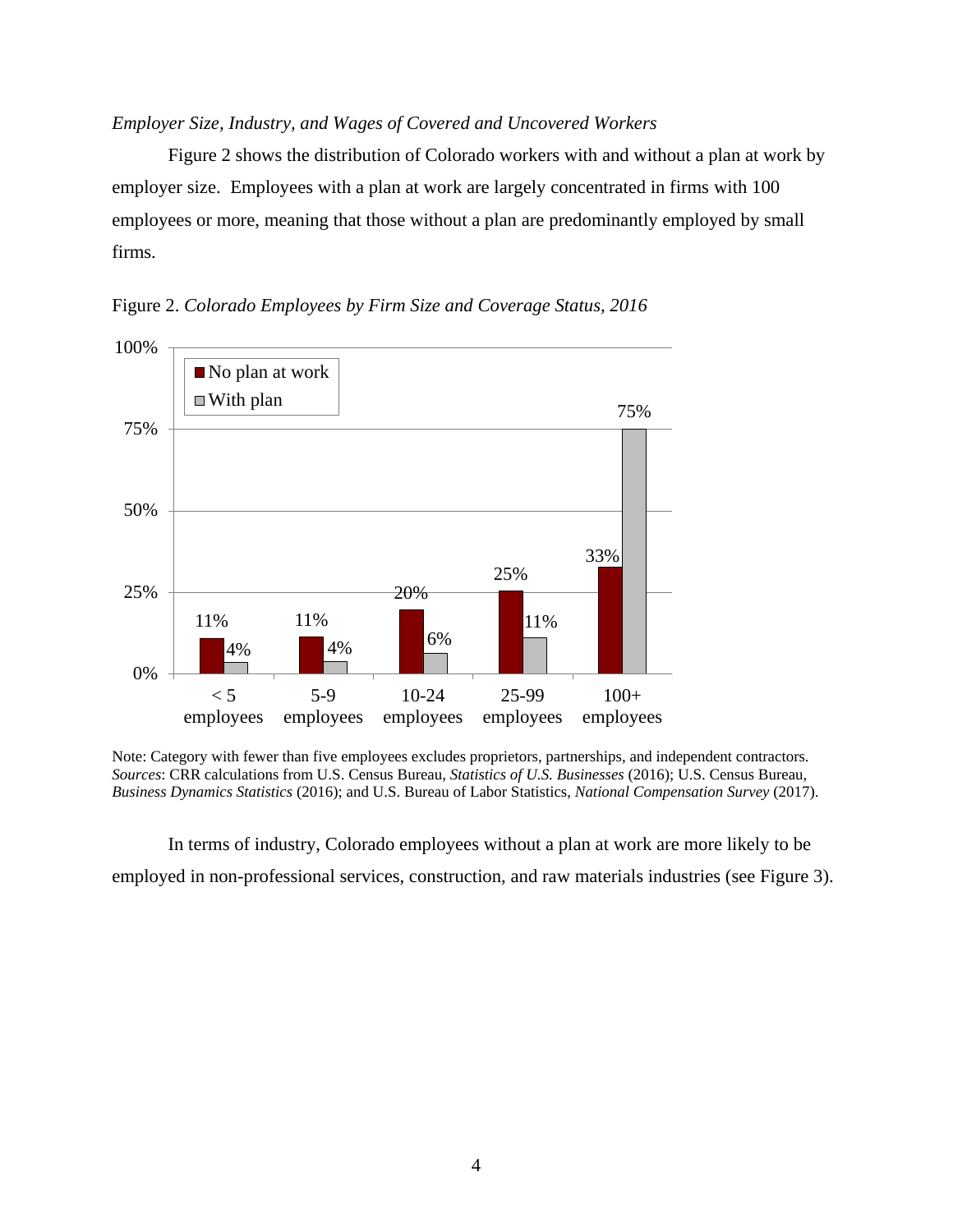

Figure 3. *Industry Distribution of Colorado Workers by Coverage Status, 2017*

Note: Sample includes Colorado workers across firm size. *Sources:* CRR calculations from *Current Population Survey* (2014, 2018).

Another important aspect of the market is workers' full- or part-time status. Part-time workers tend to be less attached to the labor force than full-time workers. In general, workers without a plan in Colorado, like uncovered workers elsewhere in the country, work fewer hours and earn much less than covered workers. Approximately 82 percent of workers without a plan at work are employed full time, compared to 95 percent of workers with a plan (see Table 2). Similarly, the median earnings of full-time workers without a plan at work is \$34,669 compared to \$60,849 for workers with a plan.

Table 2. *Colorado Employee Earnings and Hours Worked by Coverage Status, 2014*

| Hours    |       | No plan at work | With plan |                 |  |
|----------|-------|-----------------|-----------|-----------------|--|
|          | Share | Median earnings | Share     | Median earnings |  |
| $1 - 34$ | 18%   | \$13,274        | 5%        | \$35,027        |  |
| $35+$    | 82    | \$39,296        | 95        | \$62,165        |  |
| Total    | 100%  | \$34,669        | 100%      | \$60,849        |  |

Note: Sample includes Colorado workers across firm size.

*Source:* CRR calculations from *Current Population Survey* (2014).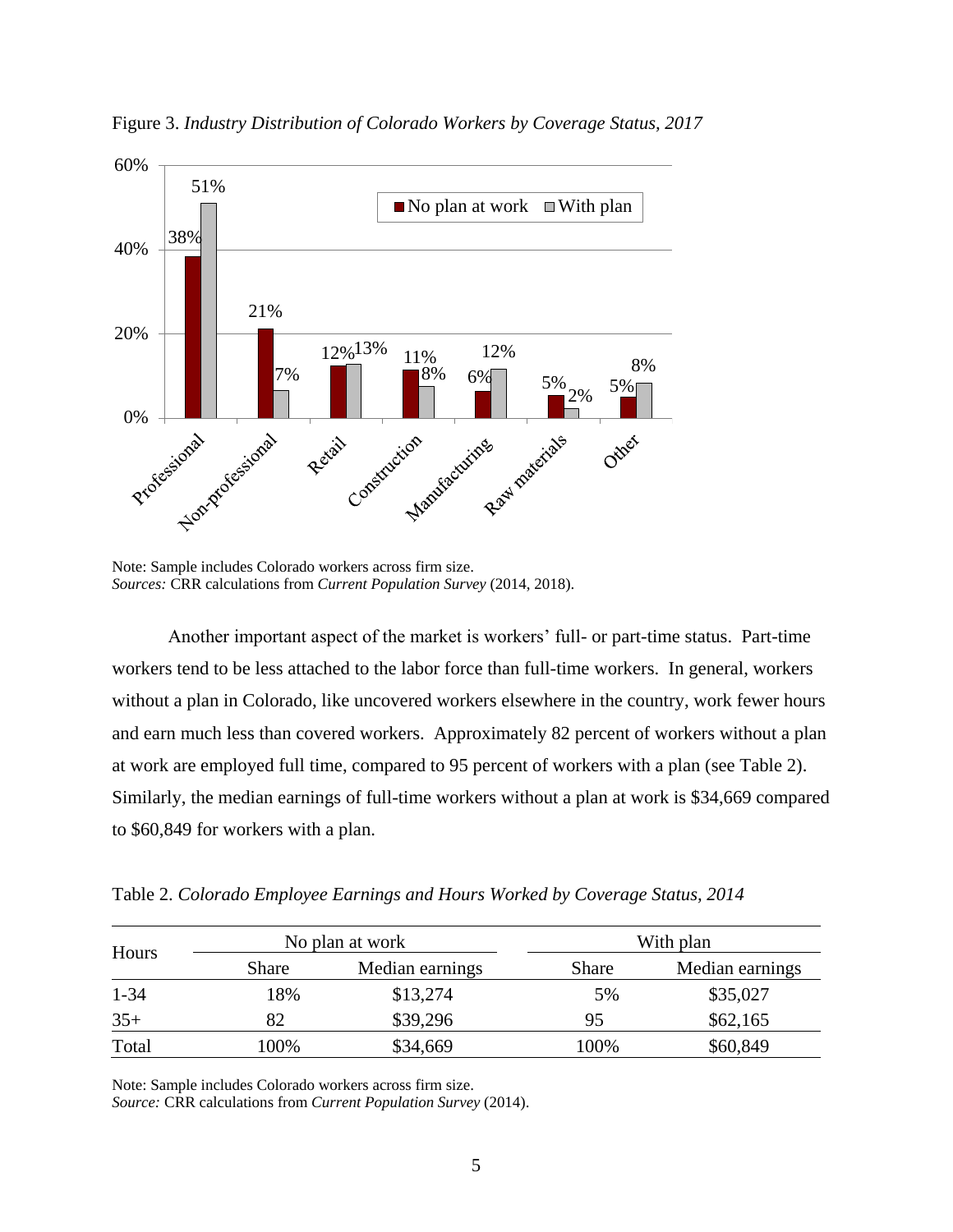#### *Job Mobility of Covered and Uncovered Workers*

Table 3 presents results from an analysis that follows the same workers over time – both in Colorado and in the rest of the United States – to see if, approximately one year later, they are working at the same employer, a different employer, or not working.<sup>2</sup> The results illustrate two primary findings. First, uncovered workers have less stable employment than covered workers; they are more likely to have left their current job for another job after one year and are more likely to have exited the labor force. The share of full-time workers without a plan going to a new job has been 25 percent per year and the share of full-time workers leaving the labor force has been 13 percent per year. Second, part-time workers have less stable employment than fulltime workers.

|                  | Full-time       |           | Part-time       |           |
|------------------|-----------------|-----------|-----------------|-----------|
|                  | No plan at work | With plan | No plan at work | With plan |
| I. Colorado      |                 |           |                 |           |
| Same employer    | 61%             | 76%       | 55%             | 67%       |
| New employer     | 25              | 16        | 20              | 15        |
| Not working      | 13              | 5         | 25              | 19        |
| Exit Colorado    |                 | 3         | $\Omega$        | $\theta$  |
| II. Rest of U.S. |                 |           |                 |           |
| Same employer    | 68              | 80        | 53              | 69        |
| New employer     | 23              | 15        | 28              | 21        |
| Not working      | 8               | 4         | 17              | 9         |
| Exit state       |                 |           |                 |           |

Table 3. *One-Year Job Mobility Rates for Colorado and U.S. Workers by Coverage and Hours Worked, 1997, 2005, and 2009*

Note: Sample includes Colorado workers across firm size.

 $\overline{\phantom{a}}$ 

*Sources:* U.S. Census Bureau, *Survey of Income and Program Participation (*1996, 2004, and 2008 Panels, representing data on mobility for 1997, 2005, and 2009).

#### *Financial Capability of Covered and Uncovered Workers*

Another relevant issue is that uncovered workers in Colorado, like uncovered workers nationally, are under greater financial stress than workers who are covered by an employer plan. Uncovered workers are also less familiar with commercial financial products and have less

<sup>2</sup> The *Current Population Survey* (used for much of the analysis above) is insufficient in this case, since only a fraction of the dataset can be followed from one year to the next, resulting in a small sample of Colorado workers.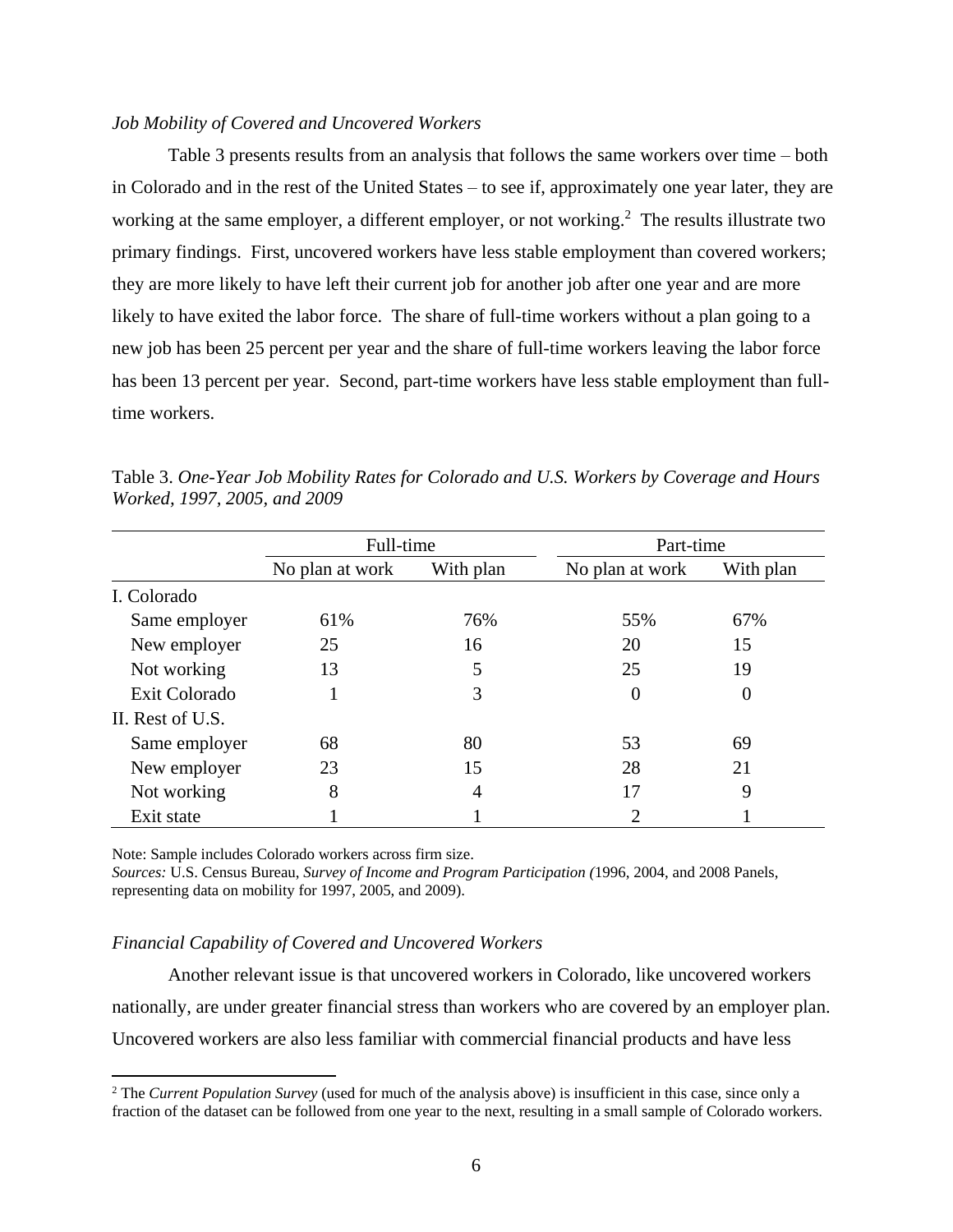understanding of basic concepts like compound interest and portfolio diversification. These issues show up in several ways (see Table 4). Of importance, only 38 percent of uncovered Colorado workers say they can come up with \$2,000, and 34 percent appear to be using unconventional, high-interest credit sources such as pawn shops and payday lenders.

Financial capability data offer other lessons for Colorado. Relative to covered workers, uncovered workers are less likely to have a checking account or pay for things online. These data support the need for a user-friendly website to access and navigate accounts. In terms of traditional financial education, most uncovered workers struggle with understanding diversification, and over a third appear to have trouble answering a question about compound interest. These data highlight the importance of offering simple plans and investment options such as target date funds, in addition to simple and concrete educational materials.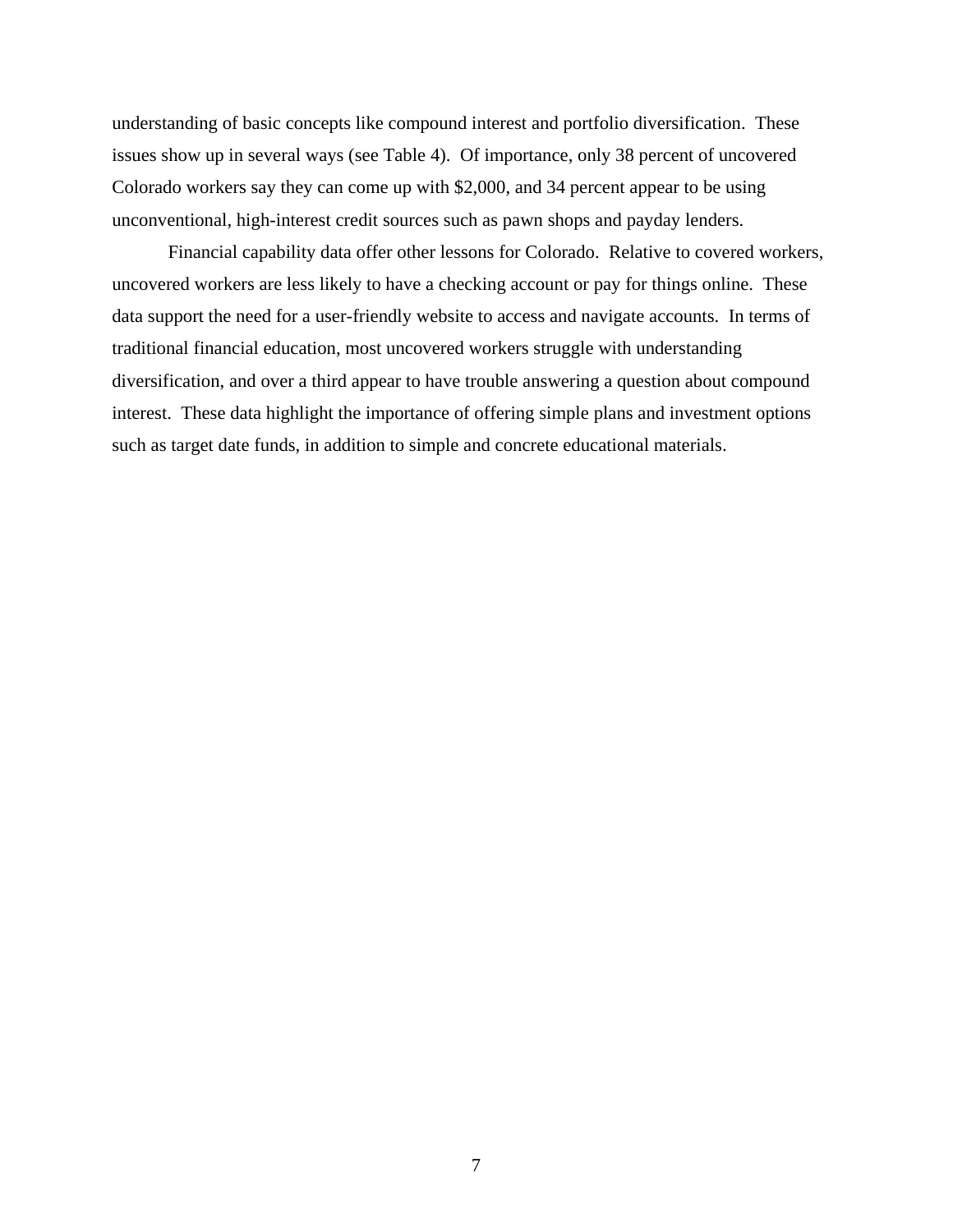|                                       | Colorado    |         | <b>United States</b> |         |
|---------------------------------------|-------------|---------|----------------------|---------|
|                                       | Not covered | Covered | Not covered          | Covered |
| Financial situation                   |             |         |                      |         |
| Spend more than makes                 | 19%         | 21%     | 20%                  | 18%     |
| Can come up with \$2,000              | 38          | 78      | 38                   | 79      |
| Receives government transfer          | 18          | 13      | 20                   | 13      |
| Receives money from family            | 21          | 22      | 27                   | 18      |
| Used unconventional credit sources    | 34          | 24      | 32                   | 23      |
| Interaction with the financial system |             |         |                      |         |
| Has checking account                  | 90%         | 99%     | 81%                  | 98%     |
| Owns non-retirement investments       | 12          | 49      | 9                    | 44      |
| Gets paid in cash or by check         | 48          | 20      | 46                   | 20      |
| Uses credit cards to purchase things  | 51          | 86      | 48                   | 82      |
| Uses debit cards to purchase things   | 68          | 72      | 69                   | 74      |
| Pays for things online                | 56          | 88      | 55                   | 81      |
| Financial literacy                    |             |         |                      |         |
| Understands compounding               | 64%         | 79%     | 67%                  | 83%     |
| Understands diversification           | 26          | 57      | 32                   | 56      |
| Learned about finance at school       | 11          | 20      | 16                   | 21      |
| Learned about finance at work         | 3           | 12      | 4                    | 12      |

Table 4. *Financial Situation, Interaction, and Literacy by Retirement Plan Coverage in Colorado and the United States, 2015*

Notes: A respondent is covered when they have a retirement plan through their employer or acquire one privately. Uses 2012 data for: gets paid in cash or by check, uses credit or debit cards to purchase things, and pays for things online. Sample includes Colorado workers across firm size.

*Sources:* CRR calculations from Financial Industry Regulatory Authority (FINRA) *National Financial Capability Study* (2012, 2015).

Despite their limited financial resources and lack of experience with financial institutions, uncovered workers need to save additional income for retirement. While their low earnings allow them to benefit from the progressive structure of the Social Security system, Social Security alone will not provide adequate levels of replacement income. As shown in Figure 4, when a low-earning worker retires at age 65 (and Social Security's Full Retirement Age reaches 67), Social Security will replace 43 percent of his pre-retirement earnings. Standard benchmarks indicate that low earners need 75 to 90 percent of previous earnings to maintain their standard of living. To help bridge this gap, additional savings vehicles are needed.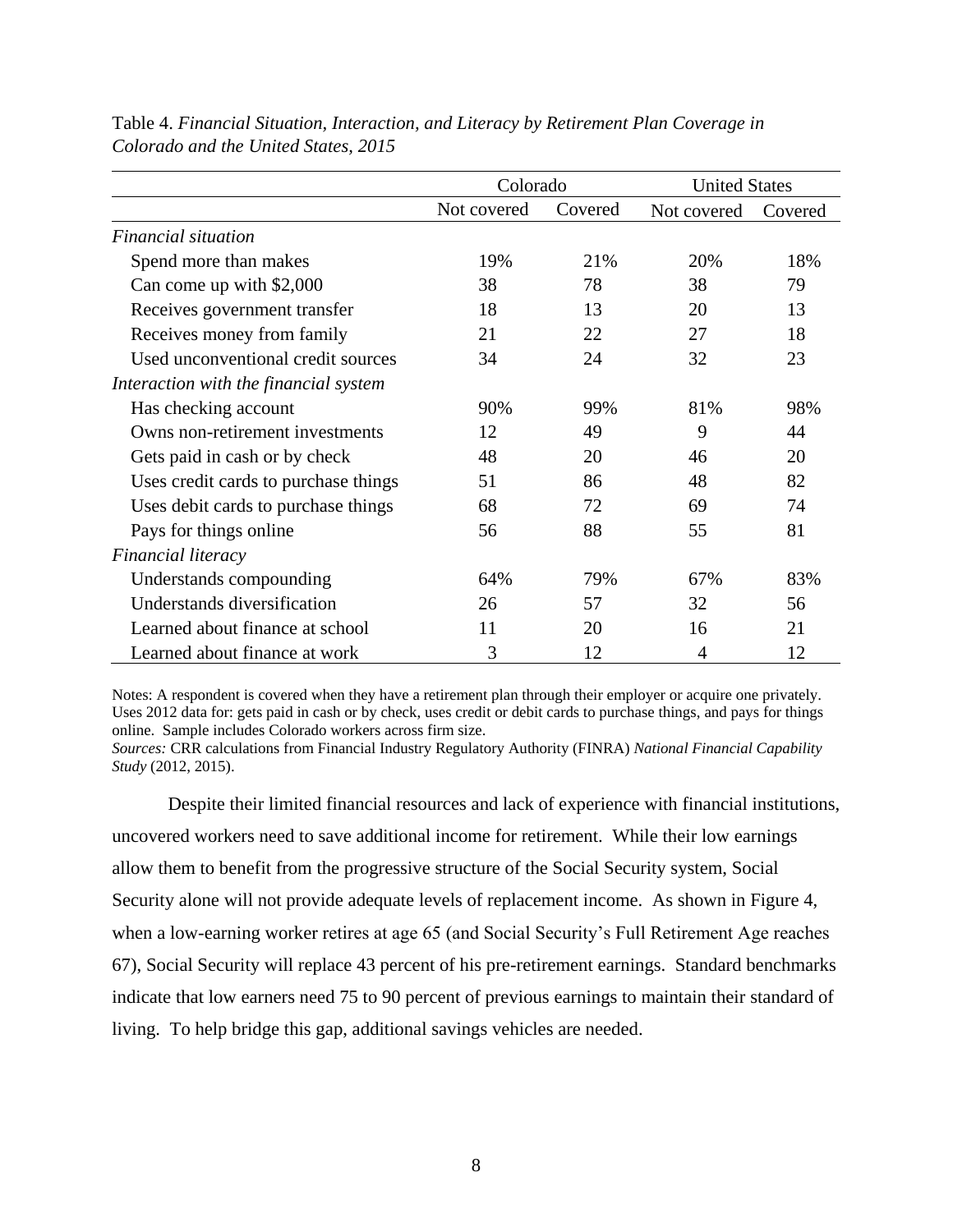

Figure 4. *Replacement Rate from Social Security and Target Replacement Rate*

*Source*: CRR calculations from *Current Population Survey* (2018).

# *Characteristics of Uncovered Workers by Firm Size*

A Colorado Small Business Marketplace targets employees without a plan at firms with fewer than 100 employees. The ways in which these uncovered workers differ from covered workers are typically more pronounced than the differences between uncovered workers at large firms and covered workers. Compared to workers without a plan at large firms, Colorado workers without a plan at small firms are even more likely to be young, Hispanic, and less educated (see Table 5).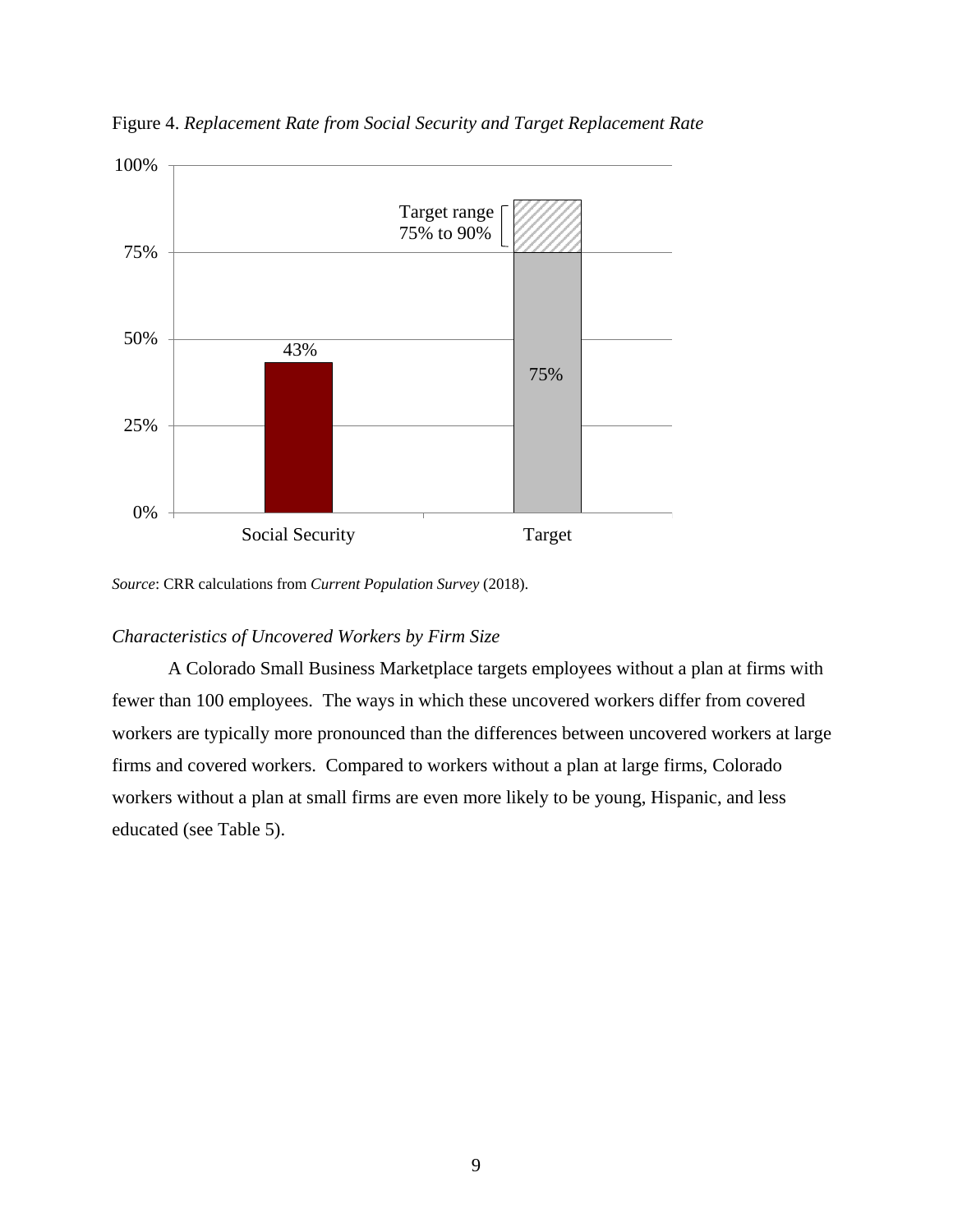| Characteristic        | Less than 100  | $100+$         |
|-----------------------|----------------|----------------|
| Gender                |                |                |
| Male                  | 55%            | 54%            |
| Female                | 45             | 46             |
| Age                   |                |                |
| Under 18              | 3              | 0.4            |
| 18-24                 | 15             | 13             |
| $25 - 54$             | 67             | 71             |
| 55-64                 | 13             | 12             |
| $65+$                 | 3              | $\overline{4}$ |
| Race                  |                |                |
| White                 | 68             | 60             |
| <b>Black</b>          | 0.4            | 10             |
| Asian                 | $\overline{4}$ | $\overline{2}$ |
| Hispanic              | 27             | 24             |
| Other                 | 1              | $\overline{4}$ |
| <b>Nativity</b>       |                |                |
| Native                | 83             | 80             |
| Foreign-born          | 17             | 20             |
| Education             |                |                |
| Less than high school | 14             | 9              |
| High school only      | 20             | 22             |
| Some college          | 30             | 26             |
| Bachelor's or more    | 37             | 44             |
| Total                 | 100%           | 100%           |

Table 5. *Key Demographics of Colorado Workers without a Plan at Work by Firm Size, 2019*

*Sources:* CRR calculations from *Current Employment Statistics* (2019); and *Current Population Survey* (2014, 2018).

Workers without a plan at small firms are even more likely to work in non-professional services, construction, and raw materials industries (see Figure 5).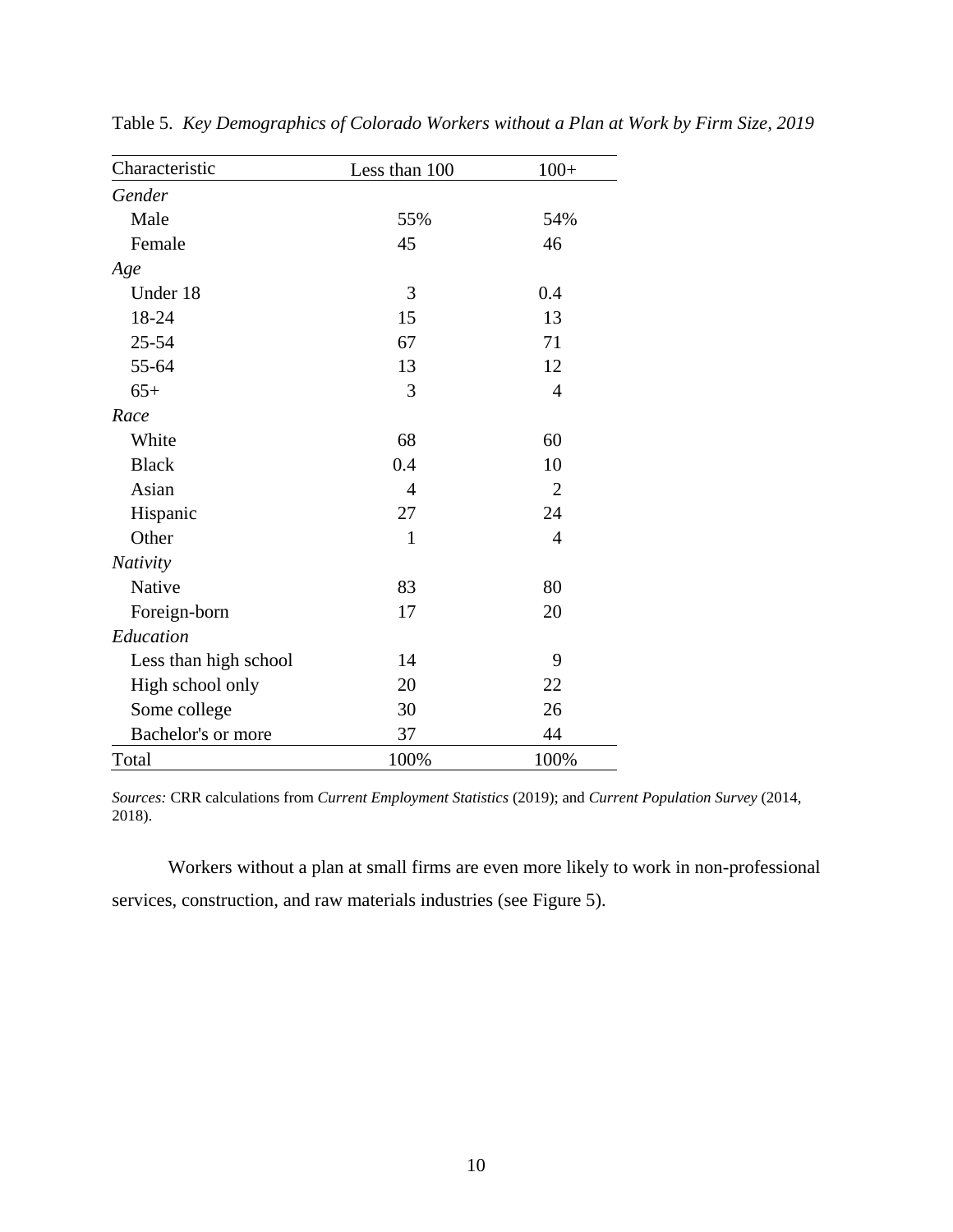

Figure 5. *Industry Distribution of Colorado Workers without a Plan at Work by Firm Size, 2017*

*Sources:* CRR calculations from *Current Population Survey* (2014, 2018).

Uncovered workers at small firms also work fewer hours and earn less than uncovered workers at large firms (see Table 6). Approximately 21 percent of uncovered workers at small firms are employed part time, compared to 13 percent of uncovered workers at large firms. Similarly, the median earnings of uncovered workers at small firms is \$29,993 compared to \$40,994 for those at large firms.

| Hours    |              | Less than 100   |              | $100+$          |  |
|----------|--------------|-----------------|--------------|-----------------|--|
|          | <b>Share</b> | Median earnings | <b>Share</b> | Median earnings |  |
| $1 - 34$ | 21%          | \$13,347        | 13%          | \$13,072        |  |
| $35+$    | 79           | \$34,508        |              | \$45,261        |  |
| Total    | 100%         | \$29,993        | 100%         | \$40,994        |  |

Table 6. *Colorado Employee Earnings and Hours Worked for Employees without a Plan at Work by Firm Size, 2014*

*Source:* CRR calculations from *Current Population Survey* (2014).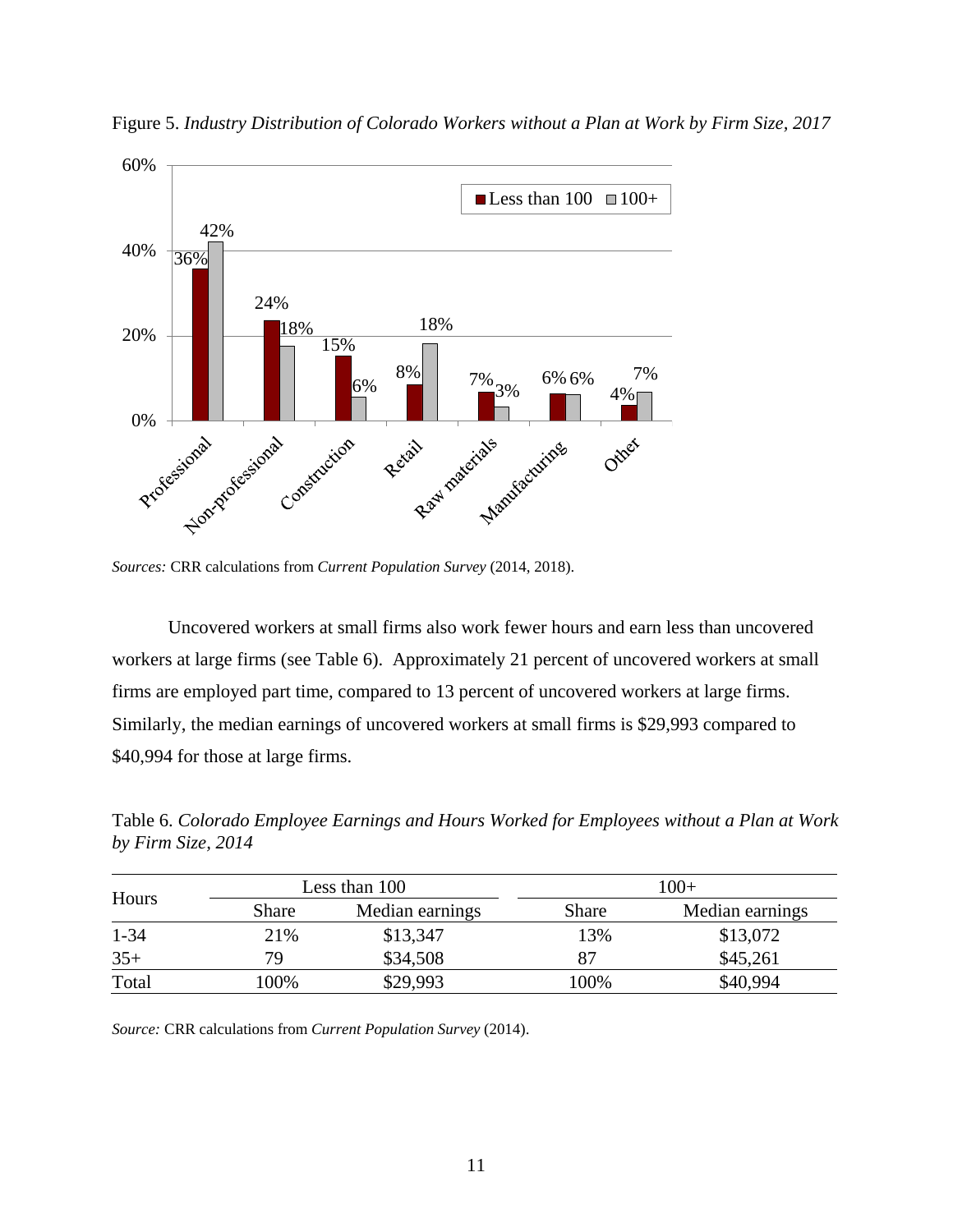In sum, workers without a plan at work at firms with fewer than 100 employees – the target population of a potential Colorado Small Business Marketplace – differ from covered workers in significant and meaningful ways. These workers have lower income, are less educated, and are less connected to the labor force relative to covered workers generally, as well as uncovered workers at large firms. These findings reinforce the need for additional retirement savings vehicles to help this population improve income security in retirement.

#### **Employers**

A Colorado Small Business Marketplace would be open to any employer with fewer than 100 employees. The data suggest that approximately 66,000 employers have fewer than 100 employees and do not currently offer a retirement plan (see Figure 6).

Figure 6. *Number of Private Sector Employers in Colorado by Coverage Status, 2016*



*Sources:* CRR calculations from *Statistics of U.S. Businesses* (2016); and *National Compensation Survey* (2017).

Most of the employers that would be targeted by the Small Business Marketplace are extremely small, with fewer than 5 employees (see Figure 7).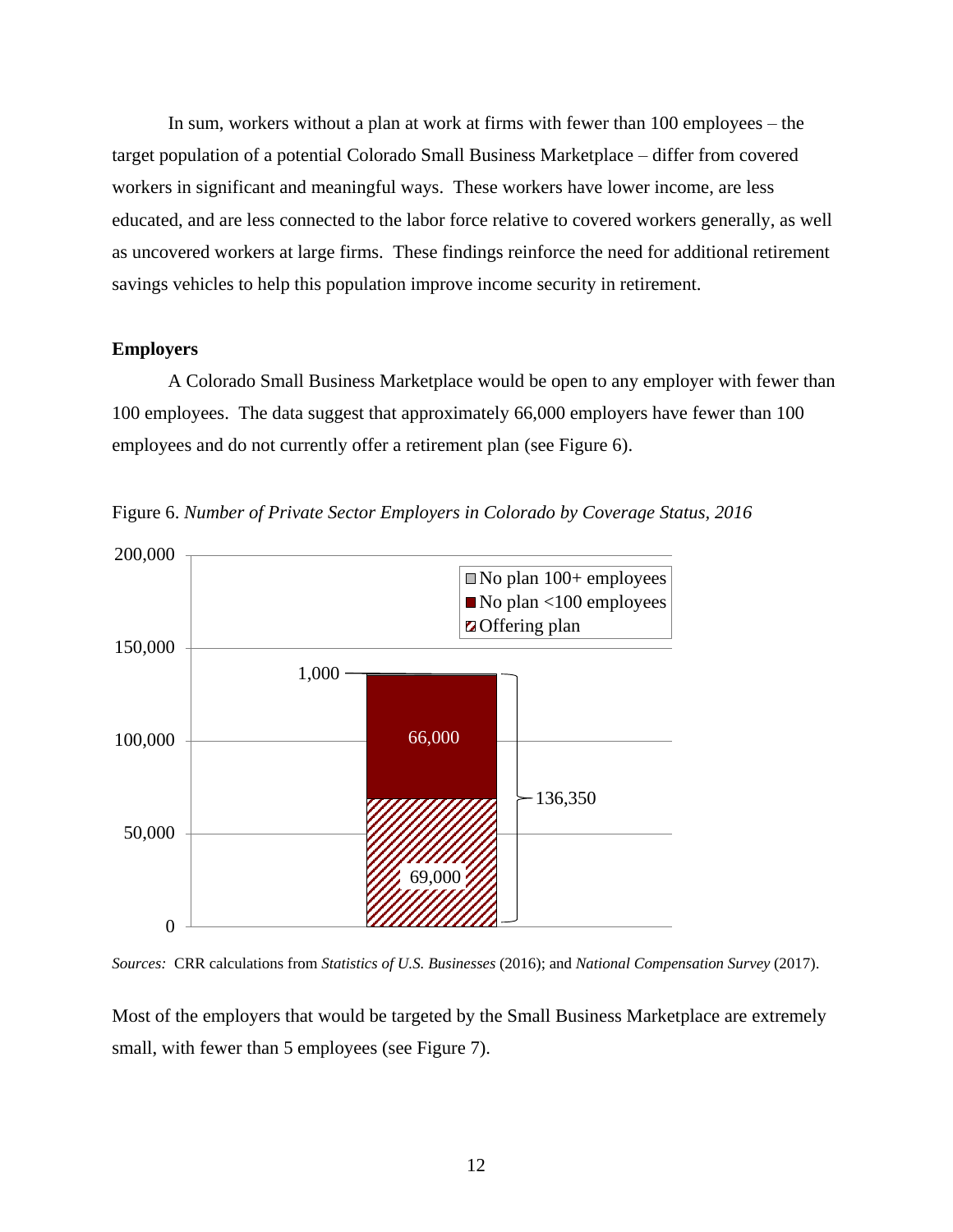

Figure 7. *Number of Employers in Colorado without a Retirement Savings Plan, by Number of Employees, 2016*

Note: Category with fewer than five employees excludes proprietors, partnerships, and independent contractors. *Sources:* CRR calculations from *Statistics of U.S. Businesses* (2016); and *National Compensation Survey* (2017).

#### **Employer Response**

The success of a Colorado Small Business Marketplace hinges on employer participation. National surveys of employers indicate general interest in helping employees save for retirement.<sup>3</sup> However, employer interest has not translated into action. Evidence from prior initiatives to help employers offer retirement plans suggests that few employers are likely to participate voluntarily. Four initiatives are particularly relevant: 1) Federal programs for small employers (SARSEPs, SIMPLEs, and MEPs); 2) U.S. Treasury's My Retirement Account (MyRA); 3) Washington State's Retirement Marketplace; and 4) Massachusetts' Connecting Organizations to Retirement (CORE) plan.

<sup>3</sup> State of Connecticut Retirement Security Board (2016).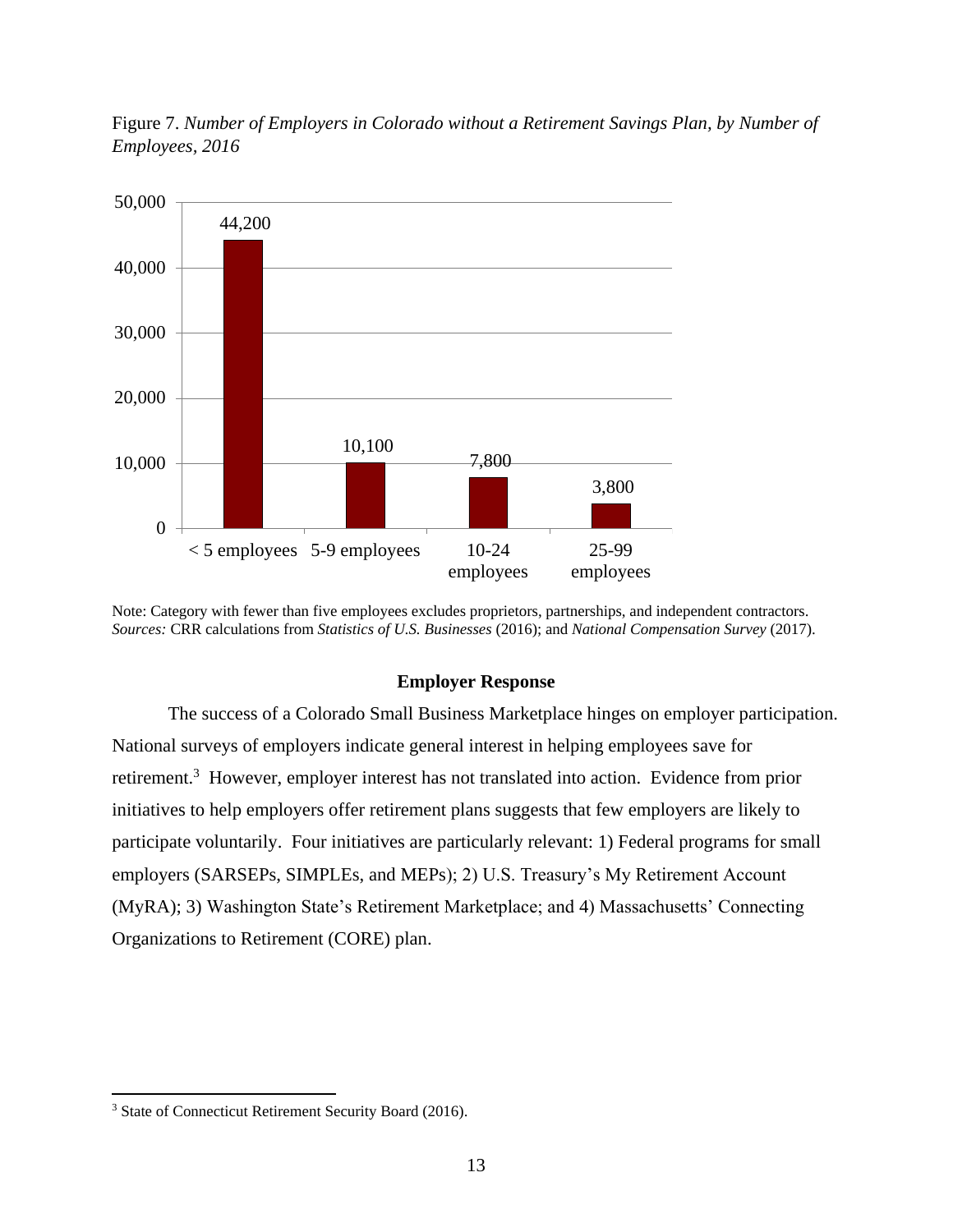#### 1) Federal Programs for Small Employers

Federal policymakers have tried for decades to expand retirement plan coverage among small employers. Major initiatives include Salary Reduction Simplified Employee Pensions (SARSEPs), Savings Incentive Match Plans for Employees of Small Employers (SIMPLEs), and Multiple-Employer Plans (MEPs). All three initiatives have been focused on minimizing the cost and administrative duties required by small employers.

SARSEPs are IRAs with low start-up and ongoing costs designed to help employers with fewer than 25 employees establish affordable retirement plans. In addition to low costs, employers had minimal responsibilities and relied on a trustee to handle investment decisions, annual reports, and other administrative tasks. The Small Business Job Protection Act passed in 1996 discontinued the SARSEP program and introduced the SIMPLE program.

The SIMPLE program provided an affordable retirement plan option for firms with up to 100 employees. The SIMPLE offers a number of advantages.<sup>4</sup> First, firms can either match employee contributions or contribute a fixed percentage of pay without a direct contribution from employees. Second, once established, the SIMPLE is administered by the employer's financial institution and requires minimal responsibility from employers themselves (e.g., employers do not need to file an annual financial report). And third, most employers were eligible for a tax credit within the first three years after starting a plan.

Multiple-Employer Plans (MEPs) allow employers with a "common bond" to form a pooled 401(k) retirement plan, offering benefits through the same administrative structure but with generally lower costs and less administrative duties than if each employer offered a separate plan. 5 A pooled account reduces the cost and fiduciary burden of sponsoring an individual 401(k) plan for a small employer. Specifically, a MEP can file one Form 5500, purchase one ERISA fidelity bond, and have a single audit for the entire plan. In a non-MEP arrangement, each employer would generally have its own Form 5500, bond, and audit. The administrative burden is particularly reduced for firms with fewer than 100 participants.<sup>6</sup> The fiduciary

<sup>4</sup> Munnell, Belbase, and Sanzenbacher (2018).

<sup>5</sup> Some MEPs represent the traditional notion of small employers linked together by a common bond, such as the South Dakota Association of Community Based Services. But both the largest defined benefit and defined contribution MEPs are sponsored by General Electric, whose various divisions (e.g. health care, aviation) operate separately and are brought together for retirement plan purposes under a MEP (GAO 2012a).  $6$  Morse (2014).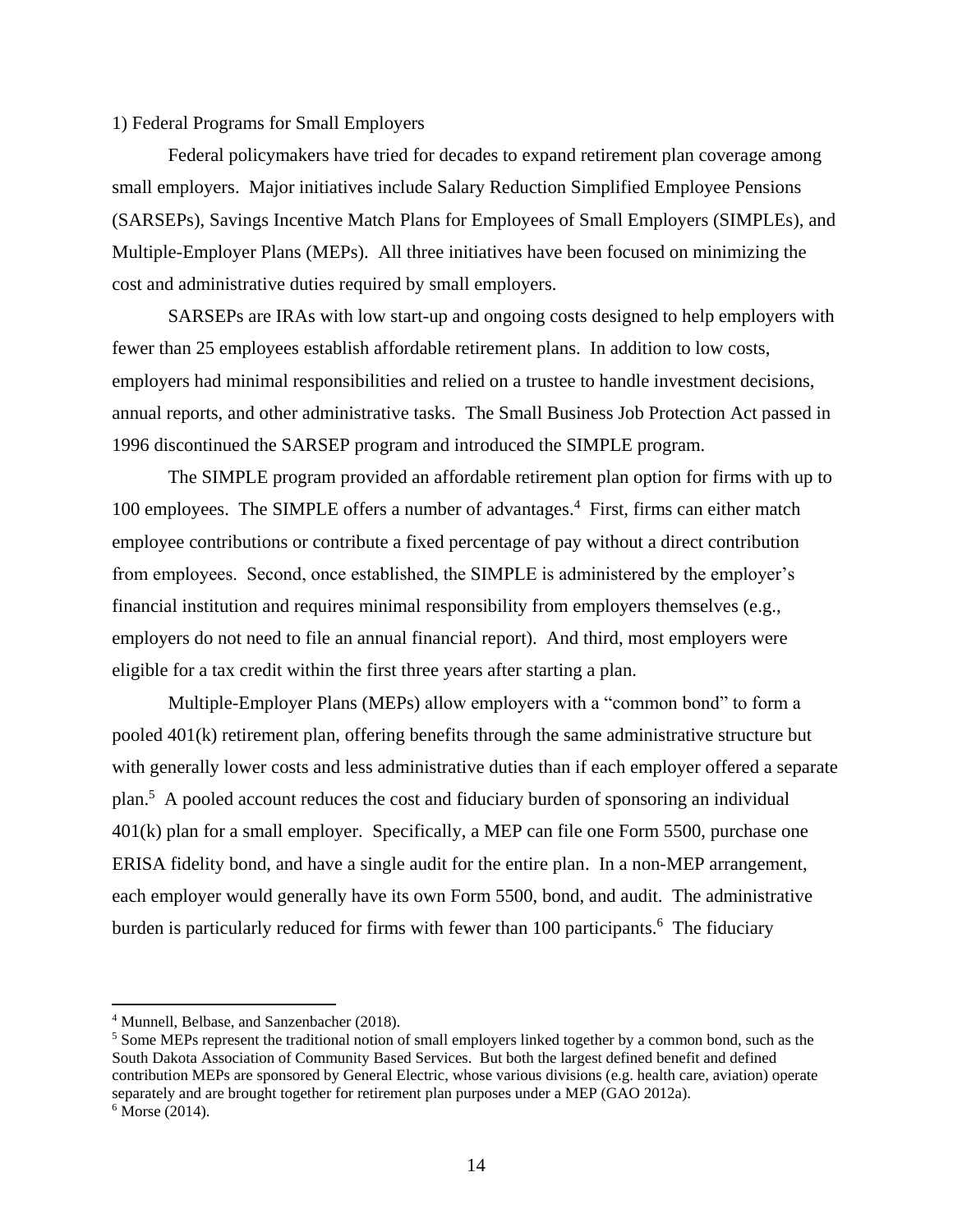responsibility of participating employers is generally limited to selection and oversight of the person operating the plan.<sup>7</sup> See Box 1 for additional information on MEPs.

# Box 1. *National Trends in Multiple-Employer Plan Regulations*

Current law discourages the formation of MEPs in two ways.<sup>8</sup> First, the Department of Labor requires that plans "are tied together" by "genuine economic or representational interests," known as the "common bond" rule. A common bond refers to shared attributes such as the same industry or membership in the same trade organization. This regulation restricts the number of employers available for partnership, which results in smaller groups of employers as well as smaller pools of assets. Second, once established, employers participating in a MEP are separately tested for compliance with coverage and nondiscrimination provisions. A violation of these rules by one employer can disqualify the entire plan. This regulation is known as the "one bad apple" rule.

To expand access to MEPs, the Setting Every Community Up for Retirement Enhancement (SECURE) Act – signed into law in December 2019 – eliminates the "one bad apple" provision and bypasses the "common bond" rule by creating open MEPs that will allow unaffiliated employers to form a plan administered by a single provider. Both changes will become effective January 2021 and will make MEPs more accessible to small employers. However, experts in the retirement policy community do not expect these changes to MEP regulations to significantly expand take-up.

Despite the key advantages of these federal initiatives, the trend data on coverage indicate that simplifying plan design has not led to a significant expansion of coverage (see Figure 8). As of 2016, fewer than 6 percent of U.S. households owned any type of employer-sponsored IRA, (SEPs or SIMPLEs); and, as of 2014, MEPs represented less than 1 percent of all retirement plans reported in the Form 5500.<sup>9</sup>

 $7$  Borzi (2011).

<sup>8</sup> U.S. Senate Committee on Finance (2015).

<sup>9</sup> Chen and Munnell (2017); and Munnell, Belbase, and Sanzenbacher (2018).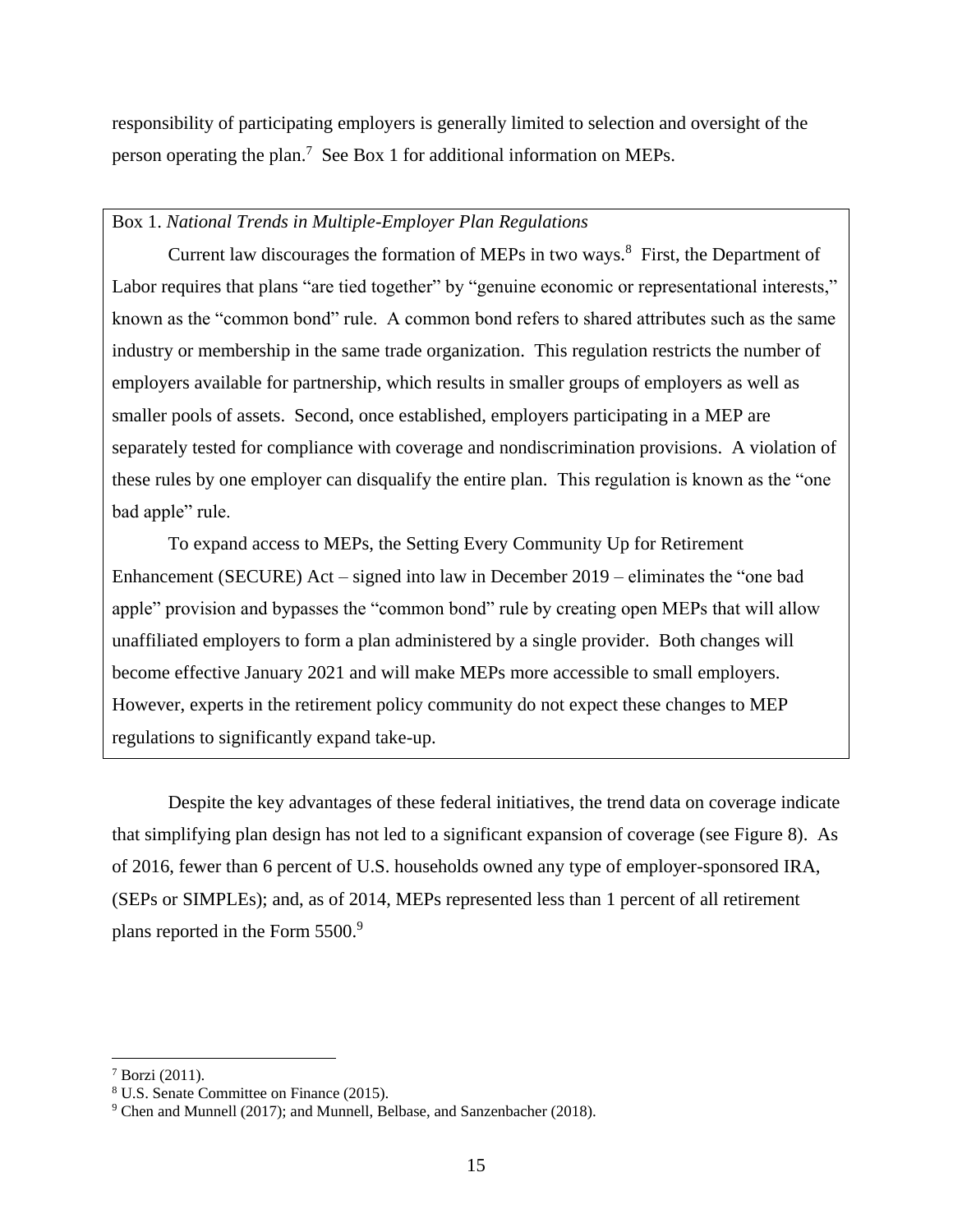Figure 8. *Percentage of Private Sector Workers Ages 25-64 Participating in an Employer-Sponsored Retirement Plan, 1979-2017*



Note: The CPS underwent a significant re-design in 2014. Many researchers are skeptical about the accuracy of CPS participation numbers after the redesign, but the benefit of the CPS is that it goes back to 1979 and provides a broad historical trend. Regardless of survey and how the uncovered are defined, the group without an employerprovided plan is large.

*Source*: *Current Population Survey* (1980-2018).

#### 2) U.S. Treasury's My Retirement Account (MyRA)

A second example of employers failing to take advantage of a low-cost retirement saving option comes from the U.S. Treasury's experience with the MyRA program, which began with an initial pilot in 2014 and launched nationwide in 2015.

MyRAs were Roth-IRAs positioned as starter accounts for those without coverage at their current employer.<sup>10</sup> Contributions were made with after-tax dollars that could be withdrawn tax free at any time. Earnings could be withdrawn tax free after age 59 ½. To protect new savers, accounts had no fees, and the Treasury constructed a security that preserved the principal and paid the same interest rate as the Government Securities Investment Fund. As of 2016, MyRAs were available to anyone with an annual income under \$134,000 (\$194,000 for couples).

<sup>&</sup>lt;sup>10</sup> Munnell, Belbase, and Sanzenbacher (2018).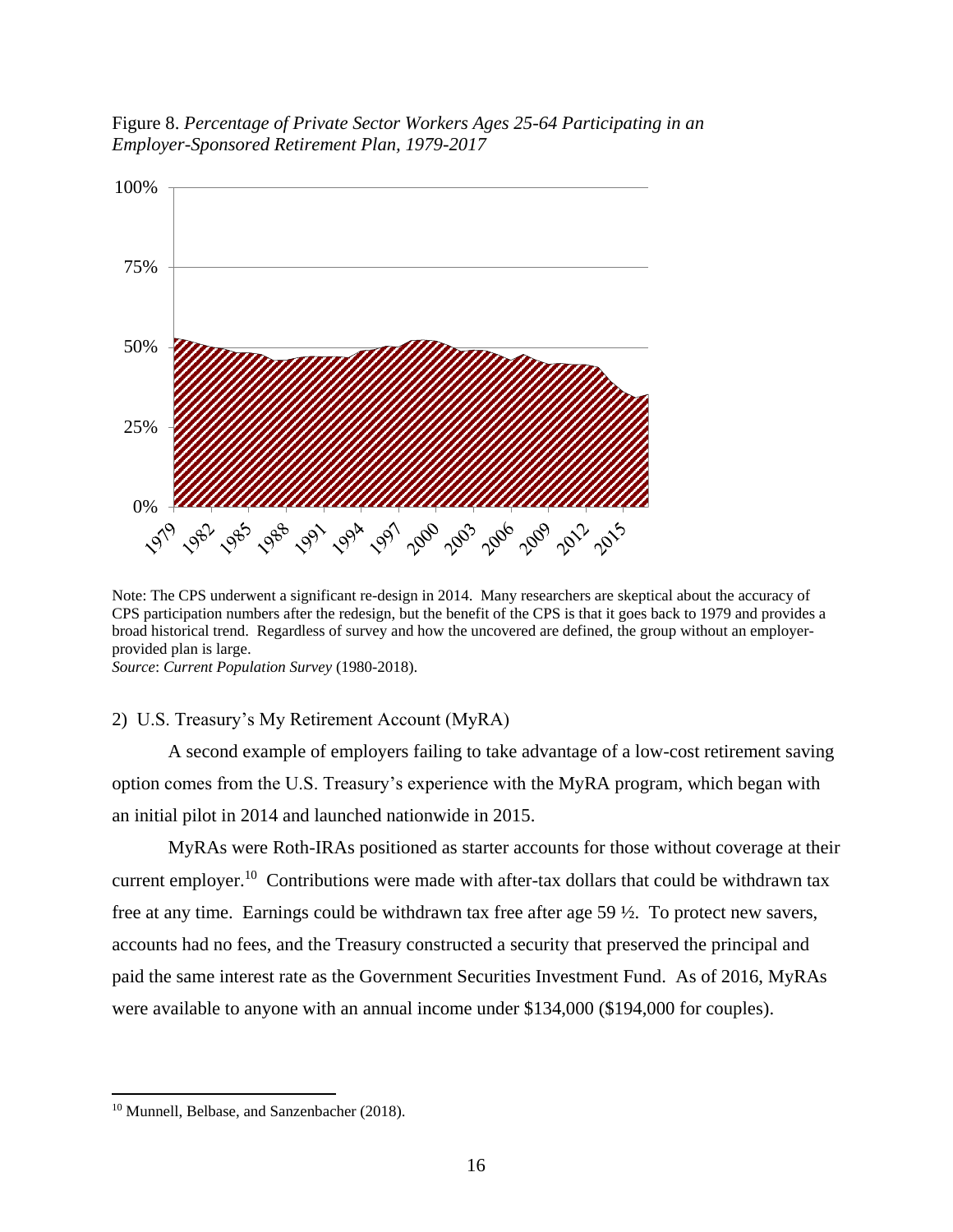To avoid placing any burden on employers, their only task was to decide whether to offer the account and then to make payroll deductions for any employee who chose to participate. Employers were not required to administer the accounts or to contribute to them. To avoid burdening – or competing with – financial services firms, the Treasury administered the accounts (in collaboration with a private sector bank) when they were small and, if the program had matured, would then have turned them over to the private sector once balances exceeded \$15,000 (or after 30 years, whichever came first).

Employees could contribute to the account through automatic direct deposit through their employer, one-time or recurring contributions from a checking account, or direct deposit of all or part of their tax refund. Despite the program's multiple access points, lack of fees, and preservation of principal, take-up was only about 30,000 accounts (nationally). Of the 30,000 accounts registered, 20,000 had a balance and 10,000 had no balance.<sup>11</sup> The Treasury Department discontinued the program in 2018.

#### 3) Washington State's Retirement Marketplace

In 2015 the Washington State Legislature created the Small Business Retirement Marketplace (SB 5826) to help employers with fewer than 100 employees find a high-quality retirement plan with reasonable fees.

Washington's Marketplace is an online portal that connects employers to low-cost retirement plans. The retirement plans listed on the Marketplace are verified and approved by Washington State officials. Each plan listed cannot charge administrative fees to employers and cannot charge enrollees more than 100 basis points annually. The website links employers directly to the provider's site, and employees work directly with the provider to enroll in a plan. The program is administered by the State's Department of Commerce and participation is voluntary for both employers and employees.

Washington's Retirement Marketplace launched in March 2018 to employers with fewer than 100 employees. While surveys of small employers indicate support of a marketplace approach, actual employer take-up observed in Washington has been dismal.<sup>12</sup> Based on an

<sup>&</sup>lt;sup>11</sup> Bernard (2017); and Miller (2017).

 $12$  While 43 percent of employers in a 2017 Pew survey consider a marketplace approach to be "very helpful," and 43 percent consider the approach "somewhat helpful," less than 1 percent of eligible employers have signed up through Washington's live marketplace.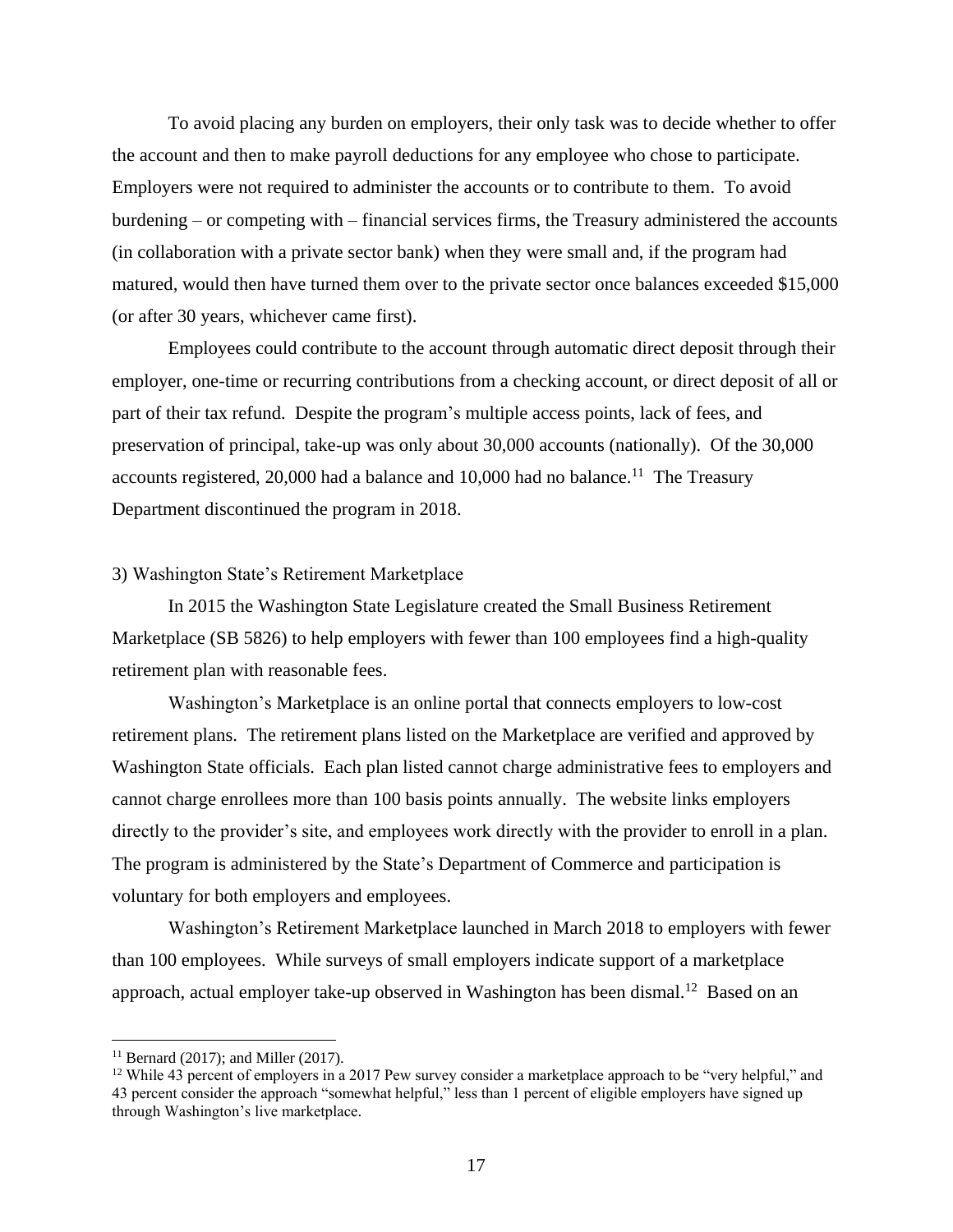October 2019 conference presentation, after more than a year in operation, less than 1 percent of employees at firms with fewer than 100 employees are currently enrolled.<sup>13</sup> At this time, two providers – Finhabits and Saturna – currently offer plans. The program has since opened up to employers of any size as well as individuals wishing to open an account on their own.

In addition to providing expectations on employer participation levels, Washington's experience highlights the costs of a marketplace approach. At the program's launch, the budget for Washington's Retirement Marketplace covered two full-time employees and a small amount for marketing and outreach. For marketing, Washington relied on partnerships with other State programs as well as social media and online campaigns. The program recently acknowledged it significantly underestimated the budget and time required to effectively market the program.<sup>14</sup> Now up and running, the Marketplace has one full-time employee and the remaining budget has been shifted to enhancing communication efforts.

# 4) Massachusetts' Connecting Organizations to Retirement (CORE) plan

In 2017, Massachusetts launched the CORE program – a State-run multiple-employer 401(k) plan designed for non-profits (registered 501(c) organizations) with 20 or fewer employees. The plan is voluntary for both employers and employees. To reduce the burden associated with offering a retirement plan for employers, most administrative and investment responsibilities are held by the Office of the State Treasurer and Receiver General. However, employers must pay a one-time installation fee equal to \$2,500 as well as additional annual fees for compliance and plan administration.<sup>15</sup>

Once an employer signs up, its employees are automatically enrolled in a plan with a default contribution rate of 6 percent, auto-escalating to 12 percent.<sup>16</sup> Employees can reduce their contribution rate or opt out at any time, and employers can elect to make contributions. A \$65 flat annual fee is charged to employee accounts for general administration; in addition, the employee pays investment management fees that vary by the investment fund chosen.

<sup>&</sup>lt;sup>13</sup> Ascend Conference (2019).

<sup>&</sup>lt;sup>14</sup> Washington State Department of Commerce (2019).

<sup>&</sup>lt;sup>15</sup> Massachusetts Budget and Policy Center (2018).

<sup>&</sup>lt;sup>16</sup> Employee contributions increase by 1 or 2 percent annually depending on the employer's election.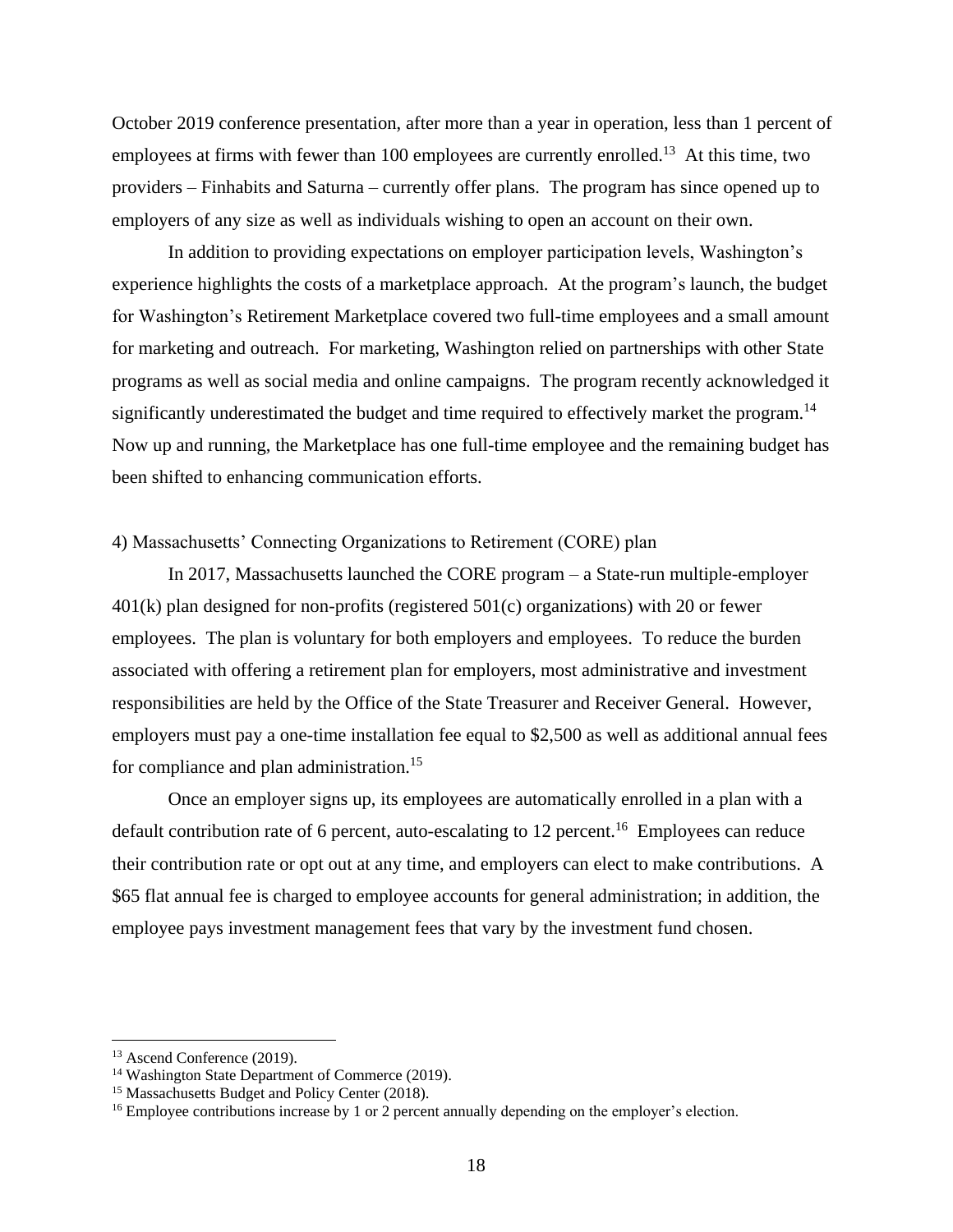As of November 2019, after two years in operation, 63 employers and 460 employees are currently registered in the program.<sup>17</sup> These employees represent less than one-half of 1 percent of Massachusetts employees working in small non-profits. The result is not a problem with the design of CORE, but rather reflects the general disinterest of small employers to voluntarily adopt a retirement plan.

The outcome of these voluntary studies is not surprising given that – in addition to cost and administrative concerns – other challenges deter small businesses from offering plans.<sup>18</sup> Employers cite both employee-related and business-related concerns.

Employee-related concerns include having too few employees and a perceived lack of employee interest. A survey of 1,600 small- and medium-sized employers indicates that onethird of employers do not think their employees want a retirement savings program.<sup>19</sup> Additional surveys of small employers indicate that employees at small firms prefer increases in wages or other benefits such as health insurance in place of a retirement plan.<sup>20</sup> A significant proportion of small employers also report disinterest in starting a plan because a large portion of workers are seasonal, part time, or have high turnover.<sup>21</sup>

Business-related concerns include the length of time in business, uncertain profitability, and the expense of providing an employer match. Small employers – especially start-ups – rely heavily on the personal investment of owners as well as bank credit. Because operating revenue can be uncertain from one year to the next, providing retirement benefits is difficult from a budgeting perspective and a low priority relative to other business concerns.<sup>22</sup> A significant proportion of small employers report that an increase in profits would be required to increase their interest in starting a plan voluntarily.<sup>23</sup>

<sup>&</sup>lt;sup>17</sup> Personal communication with MA CORE staff (2019).

<sup>18</sup> AARP (2016; 2019); Pew (2017); Sharebuilder Advisors, LLC (2007); and EBRI (2003).

 $19$  Pew (2017).

<sup>20</sup> EBRI (2003).

 $21$  GAO (2012b).

 $22$  GAO (2012b); and Lichtenstein (2010).

<sup>23</sup> Pew (2017); and GAO (2017).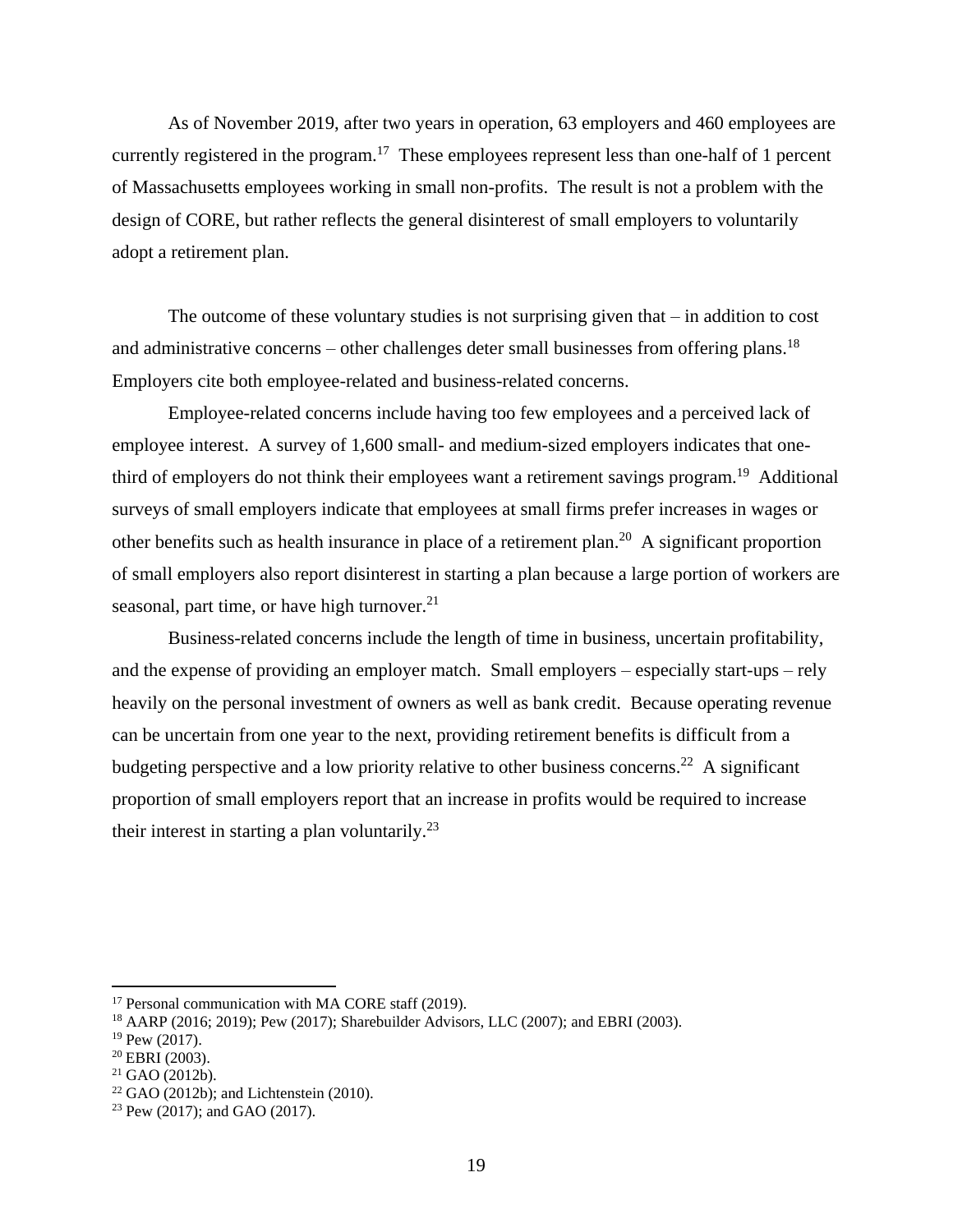### **Conclusion**

The State of Colorado is considering introducing a Small Business Marketplace to help improve employee retirement security. The Marketplace would provide employers with fewer than 100 employees access to low-cost retirement plans through an online portal. And the State would take on a number of administrative tasks to reduce the responsibilities required of the employer to offer a retirement plan. The key question, however, is how many employers would voluntarily participate.

While national surveys of small employers indicate general interest in helping employees save for retirement, this interest has not translated into action. Results from federal initiatives, Washington State's Retirement Marketplace, and other voluntary retirement programs suggest that few employers are likely to participate in the absence of an employer mandate. Preliminary outcomes from Washington's Marketplace and Massachusetts' CORE plan indicate that less than 1 percent of employees at eligible employers are currently enrolled. Results from national programs validate these findings, and suggest that employers have little interest in voluntarily starting a plan, even when minimal responsibility is required.

While Colorado employees without a plan at work cannot rely on Social Security alone, the evidence to date suggests that employer participation in a marketplace will not be substantial enough to move the needle.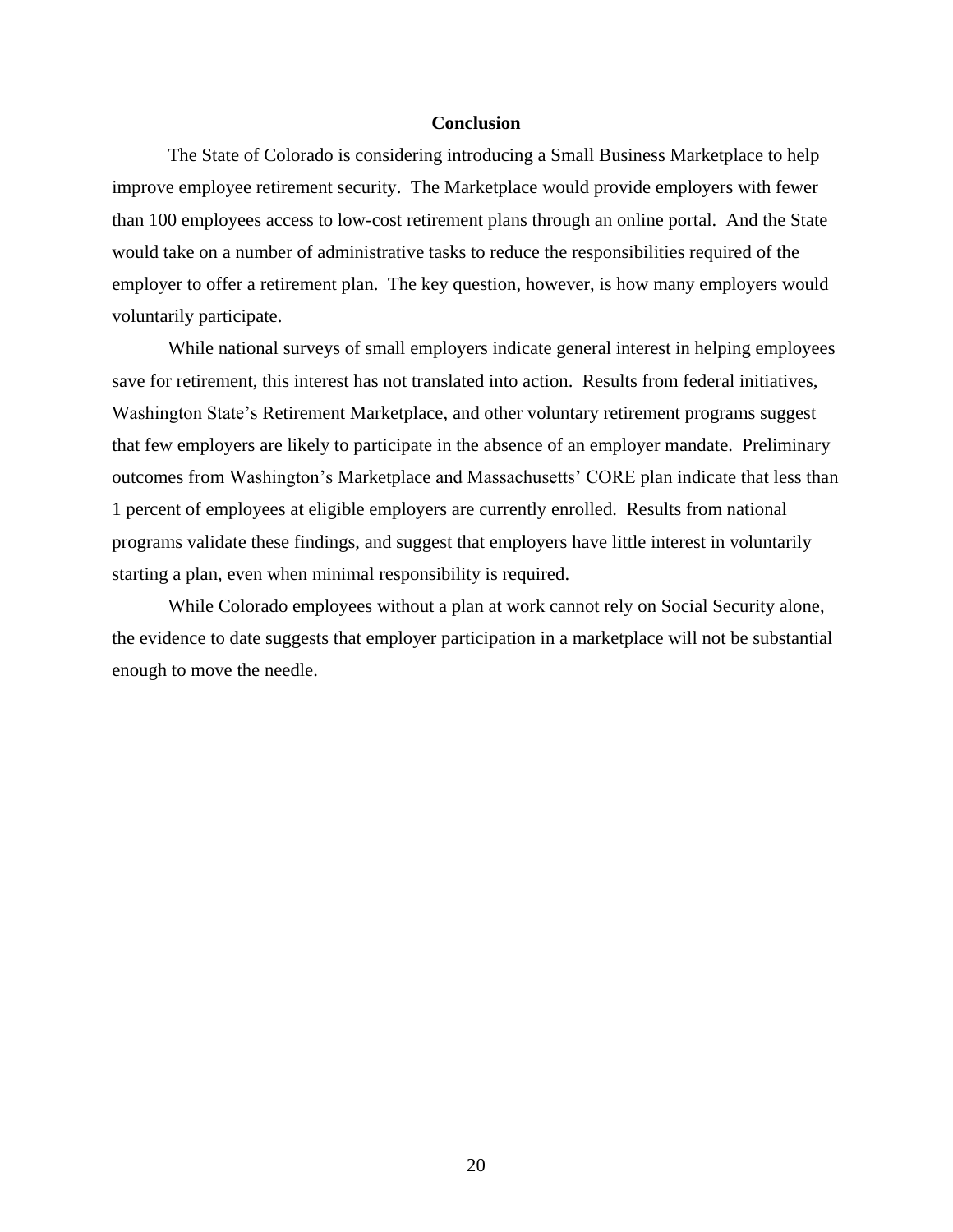#### **References**

- AARP. 2019. "AARP Survey of Small Business Owners in Wisconsin." Washington, DC.
- AARP. 2016. "AARP Survey: Two-Thirds of California Small Business Owners Support Retirement Savings Program." (February 24). Washington, DC.

Ascend Conference. October 7-9, 2019. Seattle, WA.

- Bernard, Tara Siegel. 2017. "Treasury Ends Obama-Era Retirement Savings Plan." (July 28). New York, NY: *The New York Times.* Available at: <https://www.nytimes.com/2017/07/28/business/treasury-retirement-myra-obama.html>
- Borzi, Phyllis C. 2011. Testimony before the House Committee on Education and the Workforce, Subcommittee on Health, Employment, Labor, and Pensions. (July 26). Washington, DC.
- Chen, Anqi and Alicia H. Munnell. 2017. "Who Contributes to Individual Retirement Accounts?" *Issue in Brief* 17-8. Chestnut Hill, MA: Center for Retirement Research at Boston College.
- Employee Benefits Research Institute (EBRI). 2003. "The 2003 Small Employer Retirement Survey Summary of Findings." Washington, DC.
- Financial Industry Regulatory Authority (FINRA). *National Financial Capability Study,* 2012 and 2015.
- Massachusetts Budget and Policy Center. 2018. "Tending to the Nest Egg: Plan Could Help Nonprofit Workers Build Retirement Security." Boston, MA.
- Miller, Stephen. 2017. "MyRA Post-Mortem: Treasury to Shut Down Retirement Savings Program." (August 2). Alexandria, VA: Society of Human Resource Management. Available at: [https://www.shrm.org/resourcesandtools/hr-topics/benefits/pages/myras](https://www.shrm.org/resourcesandtools/hr-topics/benefits/pages/myras-shut-down.aspx)[shut-down.aspx](https://www.shrm.org/resourcesandtools/hr-topics/benefits/pages/myras-shut-down.aspx)
- Morse, David. 2014. "State Initiatives to Expand the Availability and Effectiveness of Private Sector Retirement Plans. How Federal Laws Apply to Plan Design Options." Working Paper 2014-01. Washington, DC: Georgetown University Center for Retirement Initiatives.
- Munnell, Alicia H., Anek Belbase, and Geoffrey T. Sanzenbacher, in conjunction with Summit Consulting, LLC. 2018. "An Analysis of Retirement Models to Improve Portability of Coverage." Special Report (March). Chestnut Hill, MA: Center for Retirement Research at Boston College.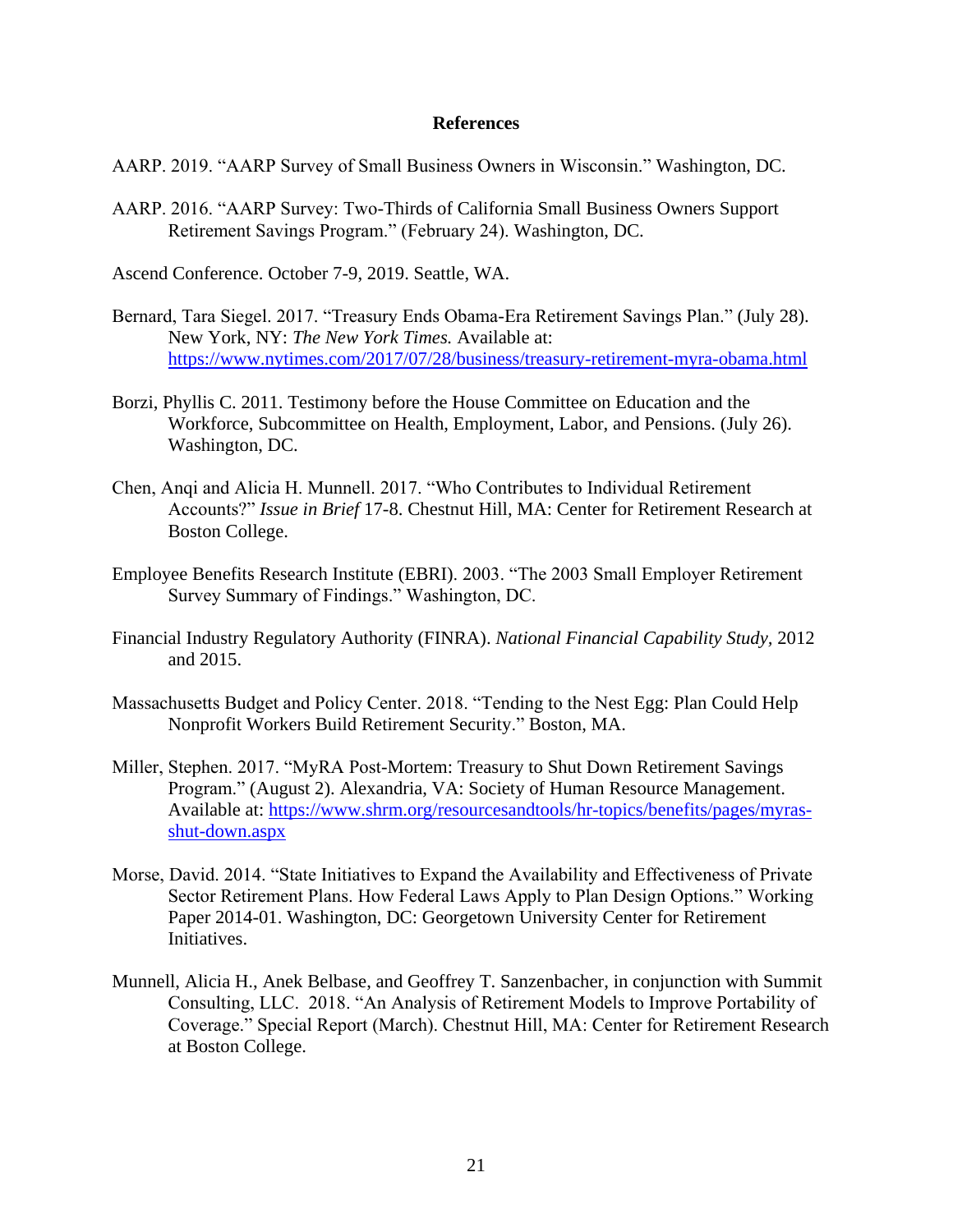- Pew Charitable Trusts. 2017. "Small Business Views on Retirement Savings Plans." Philadelphia, PA.
- Sharebuilder Advisors, LLC. *Small Business Annual Retirement Trends Survey,* 2007. Seattle, WA.
- Lichtenstein, Jules H. 2010. "Saving for Retirement: A Look at Small Business Owners." Working Paper. Washington, DC: U.S. Small Business Association Office of Advocacy.
- State of Connecticut Retirement Security Board. 2016. "Report to Legislature." Wethersfield, CT. Available at: [https://www.osc.ct.gov/crsb/docs/finalreport/CRSB\\_January\\_1\\_Report.pdf](https://www.osc.ct.gov/crsb/docs/finalreport/CRSB_January_1_Report.pdf)
- U.S. Bureau of Labor Statistics. *Business Dynamics Statistics,* 2016. Washington, DC: U.S. Department of Labor.
- U.S. Bureau of Labor Statistics. *Current Employment Statistics,* 2019. Washington, DC: U.S. Department of Labor.
- U.S. Bureau of Labor Statistics. *National Compensation Survey,* 2017. Washington, DC: U.S. Department of Labor.
- U.S. Census Bureau. *Current Population Survey,* 1980-2018. Washington, DC: U.S. Department of Commerce.
- U.S. Census Bureau. *Statistics of U.S. Businesses,* 2016. Washington, DC: U.S. Department of Commerce.
- U.S. Census Bureau. *Survey of Income and Program Participation,* 1996-2008. Washington, DC: U.S. Department of Commerce.
- U.S. Government Accountability Office (GAO). 2017. *The Nation's Retirement System: A Comprehensive Re-evaluation Is Needed to Better Promote Future Retirement Security*. Report No. GAO-18-111SP. Washington, DC.
- U.S. Government Accountability Office. 2012a. *Private Pensions: Better Agency Coordination Could Help Small Employers Address Challenges to Plan Sponsorship*. Report No. GAO-12-326. Washington, DC.
- U.S. Government Accountability Office. 2012b. *Federal Agencies Should Collect Data and Coordinate Oversight of Multiple Employer Plans*. Report No. GAO-12-665. Washington, DC.
- U.S. Senate Committee on Finance. 2015. The Savings & Investment Bipartisan Tax Working Group Report. Washington, DC.